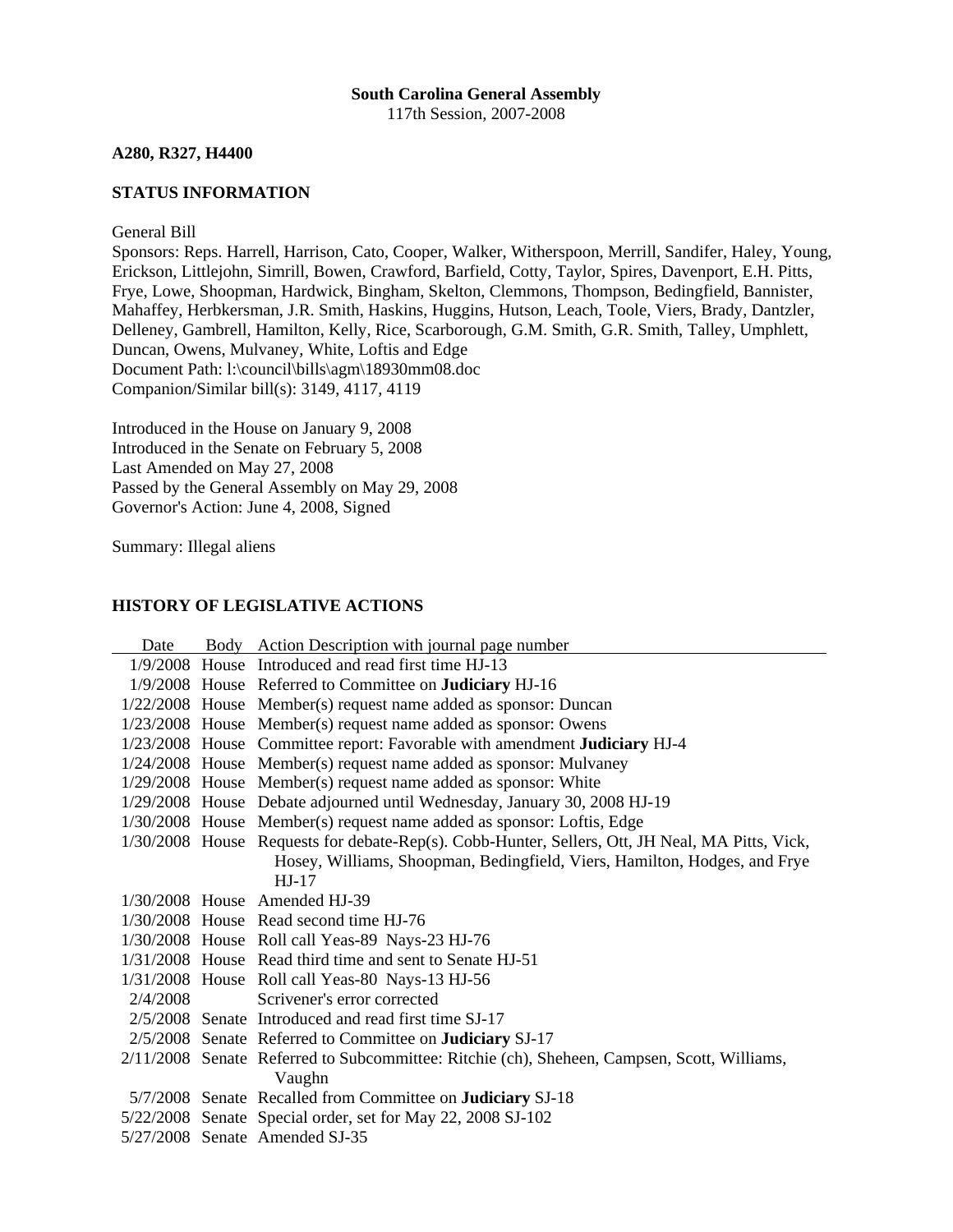|           | 5/27/2008 Senate Read second time SJ-35                                       |
|-----------|-------------------------------------------------------------------------------|
|           | 5/28/2008 Senate Read third time and returned to House with amendments SJ-124 |
|           | 5/29/2008 House Concurred in Senate amendment and enrolled HJ-121             |
|           | 5/29/2008 House Roll call Yeas-94 Nays-16 HJ-130                              |
| 5/29/2008 | Ratified R 327                                                                |
| 6/4/2008  | Signed By Governor                                                            |
| 6/13/2008 | Copies available                                                              |
| 6/13/2008 | Effective date 06/04/08                                                       |
| 6/17/2008 | Act No. 280                                                                   |
| 6/18/2008 | Scrivener's error corrected                                                   |
|           |                                                                               |

View the latest legislative information at the LPITS web site

# **VERSIONS OF THIS BILL**

1/9/2008 1/23/2008 1/30/2008 2/4/2008 5/7/2008 5/27/2008 5/28/2008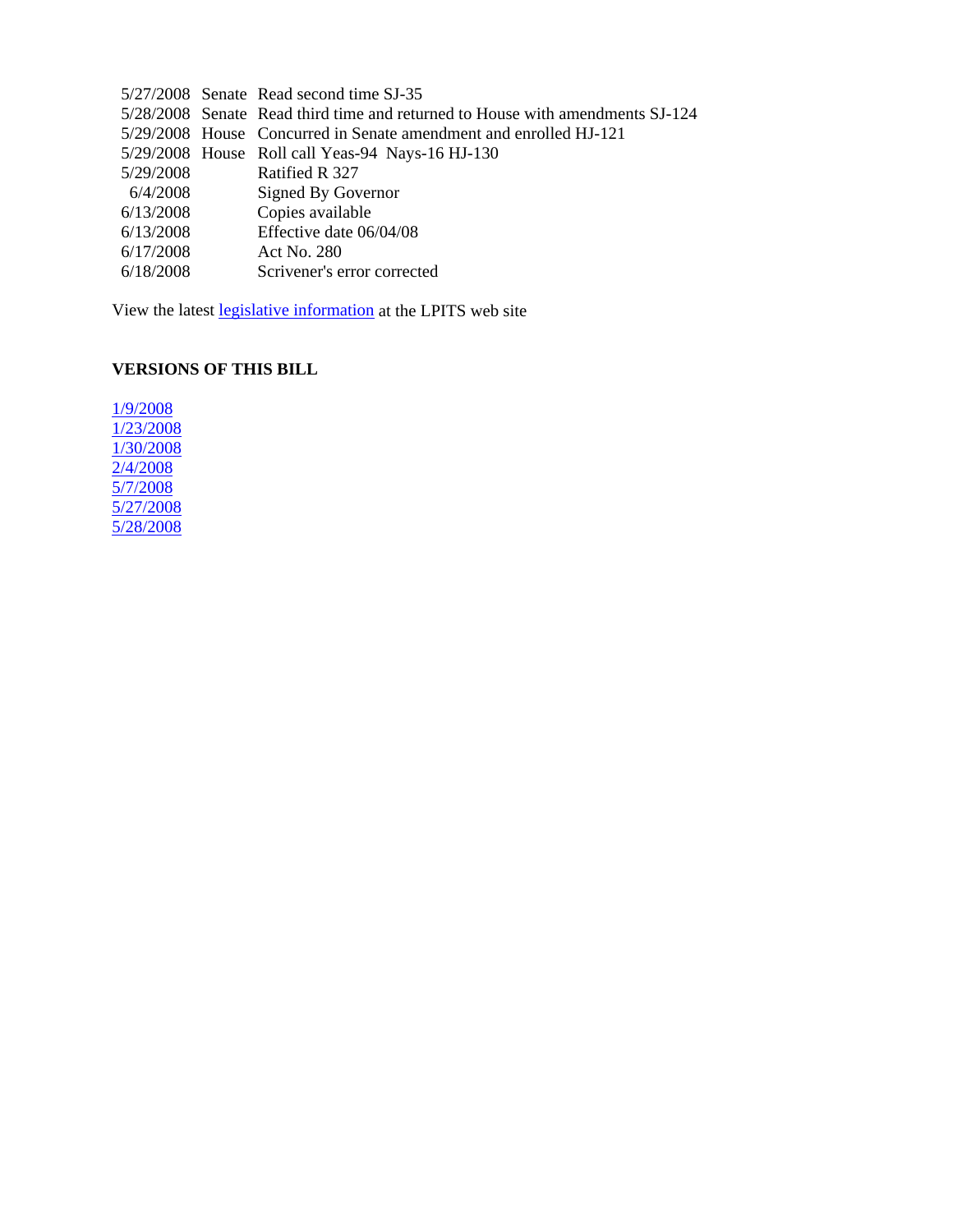**NOTE: THIS COPY IS A TEMPORARY VERSION. THIS DOCUMENT WILL REMAIN IN THIS VERSION UNTIL PUBLISHED IN THE ADVANCE SHEETS TO THE ACTS AND JOINT RESOLUTIONS. WHEN THIS DOCUMENT IS PUBLISHED IN THE ADVANCE SHEET, THIS NOTE WILL BE REMOVED.** 

(A280, R327, H4400)

**AN ACT TO AMEND THE CODE OF LAWS OF SOUTH CAROLINA, 1976, SO AS TO ENACT THE SOUTH CAROLINA ILLEGAL IMMIGRATION REFORM ACT; TO AMEND SECTION 1-31-40, RELATING TO DUTIES OF THE STATE COMMISSION ON MINORITY AFFAIRS, SO AS TO REQUIRE THE COMMISSION TO ESTABLISH AND MAINTAIN A HOTLINE FOR REPORTING IMMIGRATION VIOLATIONS; TO ADD CHAPTER 14 TO TITLE 8 SO AS TO REQUIRE THAT EVERY PUBLIC EMPLOYER PARTICIPATE IN THE FEDERAL WORK AUTHORIZATION PROGRAM OR USE CERTAIN DOCUMENTS TO VERIFY ALL NEW EMPLOYEES, TO REQUIRE CONTRACTORS OR SUBCONTRACTORS WHO CONTRACT WITH PUBLIC EMPLOYERS FOR THE PHYSICAL PERFORMANCE OF SERVICES TO REGISTER AND PARTICIPATE IN THE FEDERAL WORK AUTHORIZATION PROGRAM OR OTHERWISE VERIFY EMPLOYEES, TO DEFINE TERMS, TO ESTABLISH DEADLINES FOR COMPLIANCE BY PUBLIC EMPLOYERS, CONTRACTORS, AND SUBCONTRACTORS, TO REQUIRE THAT THE PROVISIONS OF THE CHAPTER ARE ENFORCEABLE WITHOUT REGARD TO RACE, RELIGION, GENDER, ETHNICITY, OR NATIONAL ORIGIN, AND TO AUTHORIZE THE DIRECTOR OF THE STATE BUDGET AND CONTROL BOARD TO PRESCRIBE FORMS AND PROMULGATE RULES NECESSARY TO ADMINISTER THE ACT AND PUBLISH THE RULES AND REGULATIONS ON THE BOARD'S WEBSITE; TO ADD SECTION 23-3-80 SO AS TO AUTHORIZE THE CHIEF OF THE SOUTH CAROLINA LAW ENFORCEMENT DIVISION TO NEGOTIATE THE TERMS OF A MEMORANDUM OF UNDERSTANDING BETWEEN THE STATE AND THE FEDERAL GOVERNMENT CONCERNING THE ENFORCEMENT OF FEDERAL IMMIGRATION AND CUSTOMS LAWS, DETENTION AND REMOVALS, AND INVESTIGATIONS IN THE STATE, TO**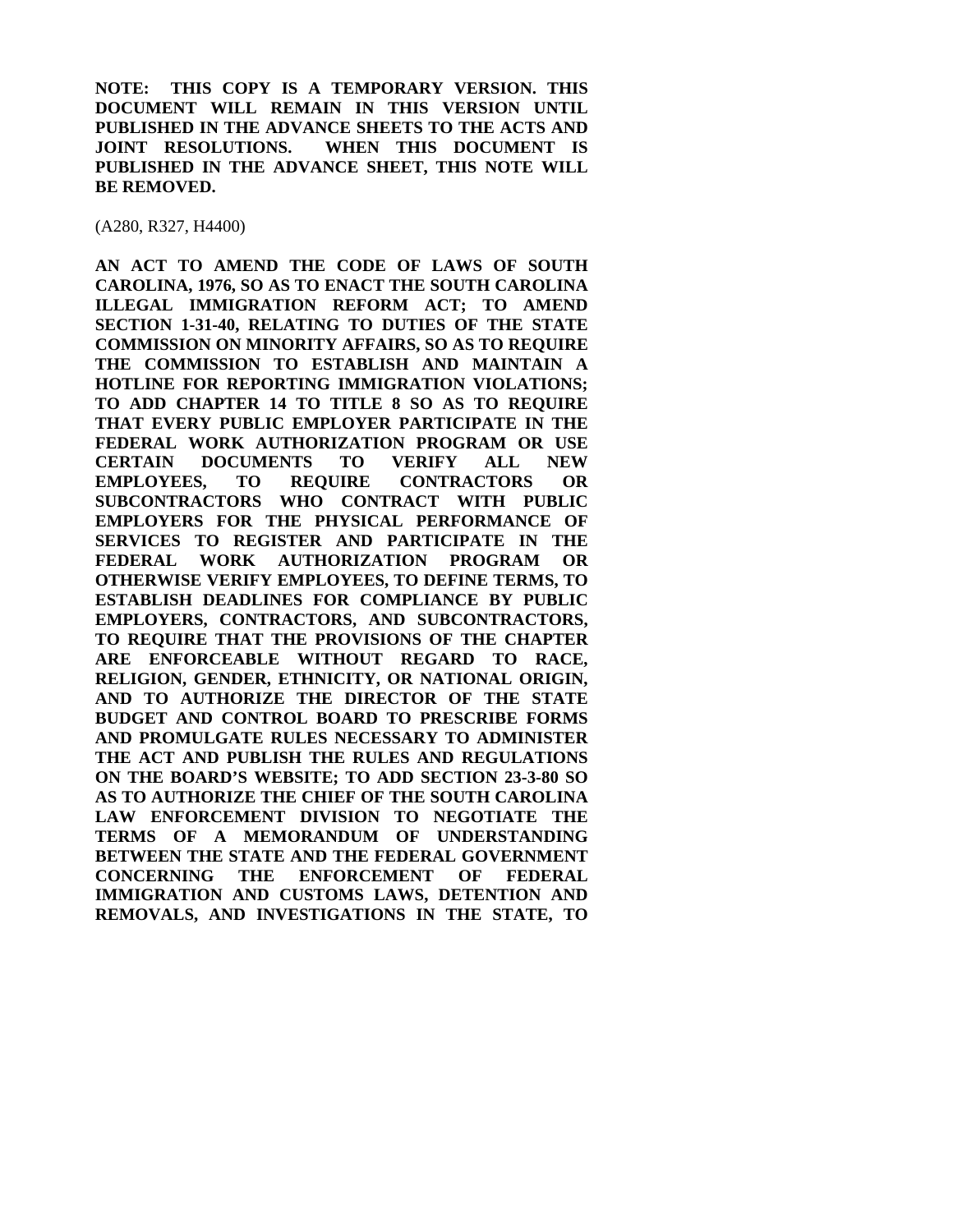**AUTHORIZE THE CHIEF OF THE SOUTH CAROLINA LAW ENFORCEMENT DIVISION TO DESIGNATE APPROPRIATE LAW ENFORCEMENT OFFICERS TO BE TRAINED PURSUANT TO THE MEMORANDUM OF UNDERSTANDING, TO STIPULATE THAT NO TRAINING SHALL TAKE PLACE UNTIL FUNDING IS SECURED, TO PERMIT THE DIRECTOR OF THE DEPARTMENT OF CORRECTIONS, A COUNTY SHERIFF, OR THE GOVERNING BODY OF A MUNICIPALITY THAT MAINTAINS A POLICE FORCE TO ENTER INTO THE MEMORANDUM AS A PARTY AND PROVIDE OFFICERS TO BE TRAINED, AND TO PROVIDE THAT AN OFFICER CERTIFIED AS TRAINED IN ACCORDANCE WITH THE MEMORANDUM IS AUTHORIZED TO ENFORCE FEDERAL IMMIGRATION AND CUSTOMS LAWS WHILE PERFORMING WITHIN THE SCOPE OF HIS OR HER DUTIES; TO ADD CHAPTER 29 TO TITLE 8 SO AS TO REQUIRE THAT EVERY AGENCY OR POLITICAL SUBDIVISION OF THIS STATE VERIFY THE LAWFUL PRESENCE IN THE UNITED STATES OF ANY PERSON EIGHTEEN OR OLDER WHO HAS APPLIED FOR STATE OR LOCAL PUBLIC BENEFITS, AS DEFINED BY FEDERAL LAW THAT ARE ADMINISTERED BY AN AGENCY OR POLITICAL SUBDIVISION OF THIS STATE, TO REQUIRE ENFORCEMENT OF THIS PROVISION WITHOUT REGARD TO RACE, RELIGION, GENDER, ETHNICITY, OR NATIONAL ORIGIN, TO PROVIDE EXCEPTIONS FOR VERIFICATION OF A PERSON'S LAWFUL PRESENCE IN THE UNITED STATES, TO PROVIDE A PROCEDURE FOR A PERSON TO VERIFY HIS OR HER LAWFUL PRESENCE IN THE UNITED STATES, INCLUDING EXECUTING AN AFFIDAVIT THAT THE PERSON IS A UNITED STATES CITIZEN OR LEGAL PERMANENT RESIDENT OR A QUALIFIED ALIEN OR NONIMMIGRANT UNDER THE IMMIGRATION AND NATURALIZATION ACT, TO REQUIRE THAT ELIGIBILITY FOR BENEFITS SHALL BE MADE THROUGH THE FEDERAL SYSTEMATIC ALIEN VERIFICATION OF ENTITLEMENT PROGRAM MAINTAINED BY THE DEPARTMENT OF HOMELAND SECURITY, TO MANDATE THAT A PERSON WHO KNOWINGLY AND WILFULLY MAKES A FALSE, FICTITIOUS, OR FRAUDULENT STATEMENT OR REPRESENTATION IN AN AFFIDAVIT EXECUTED PURSUANT TO THIS SECTION, OR WHO AIDS OR ABETS A**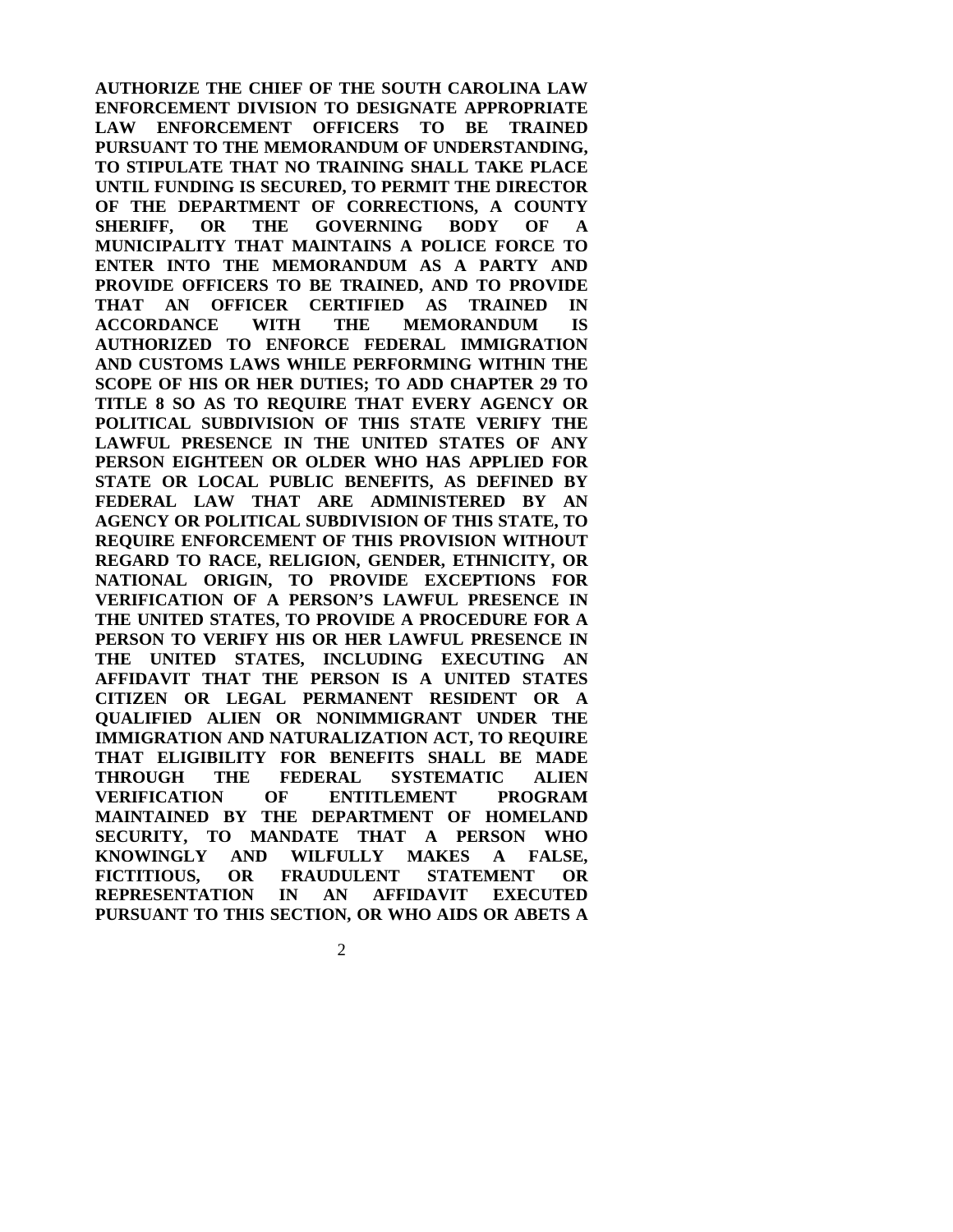**PERSON IN KNOWINGLY AND WILFULLY MAKING A FALSE, FICTITIOUS, OR FRAUDULENT STATEMENT OR REPRESENTATION IN AN AFFIDAVIT IS GUILTY OF A FELONY AND, UPON CONVICTION, MUST BE FINED OR IMPRISONED NOT MORE THAN FIVE YEARS, OR BOTH, AND MUST DISGORGE ANY BENEFIT RECEIVED AND MAKE RESTITUTION TO THE AGENCY WHO ADMINISTERED THE BENEFIT OR ENTITLEMENT, TO REQUIRE THAT IF THE AFFIDAVIT CONSTITUTES A FALSE CLAIM OF UNITED STATES CITIZENSHIP, THE STATE SHALL FILE A COMPLAINT WITH THE UNITED STATES ATTORNEY'S OFFICE, TO PROVIDE THAT AGENCIES OR POLITICAL SUBDIVISIONS MAY ADOPT VARIATIONS OF THE REQUIREMENTS OF THIS SECTION TO REDUCE DELAY AND IMPROVE EFFICIENCY, TO PROVIDE THAT IT IS UNLAWFUL FOR A STATE AGENCY OR POLITICAL SUBDIVISION TO PROVIDE BENEFITS IN VIOLATION OF THIS SECTION, AND TO REQUIRE THAT ALL ERRORS AND DELAYS EXPERIENCED BY AGENCIES OR POLITICAL SUBDIVISIONS IN THE SYSTEMATIC ALIEN VERIFICATION OF ENTITLEMENT PROGRAM BE REPORTED TO THE DEPARTMENT OF HOMELAND SECURITY; TO ADD CHAPTER 30 TO TITLE 8 SO AS TO ESTABLISH A DATABASE AND HOTLINE FOR REPORTING ALLEGATIONS OF VIOLATIONS OF ANY LAW BY A NONRESIDENT; TO ADD SECTION 12-6-1175 SO AS TO PROHIBIT WAGES OR REMUNERATION FOR LABOR SERVICES PAID TO AN INDIVIDUAL OF SIX HUNDRED DOLLARS OR MORE EACH YEAR FROM BEING CLAIMED AS A DEDUCTIBLE BUSINESS EXPENSE FOR STATE INCOME TAX PURPOSES UNLESS THE INDIVIDUAL IS AN AUTHORIZED EMPLOYEE, TO PROVIDE FOR EXEMPTIONS, AND TO REQUIRE THE DIRECTOR OF THE DEPARTMENT OF REVENUE TO PRESCRIBE FORMS AND PROMULGATE REGULATIONS TO EFFECTUATE THIS SECTION AND TO SEND WRITTEN NOTICE OF THIS PROVISION TO ALL EMPLOYERS IN THIS STATE; TO ADD SECTION 12-8-595 SO AS TO REQUIRE TAX WITHHOLDING AGENTS FOR EMPLOYERS TO WITHHOLD STATE INCOME TAX AT THE RATE OF SEVEN PERCENT OF THE AMOUNT OF COMPENSATION PAID TO AN INDIVIDUAL IF THE INDIVIDUAL HAS FAILED TO PRODUCE A TAXPAYER IDENTIFICATION NUMBER, OR A CORRECT TAXPAYER**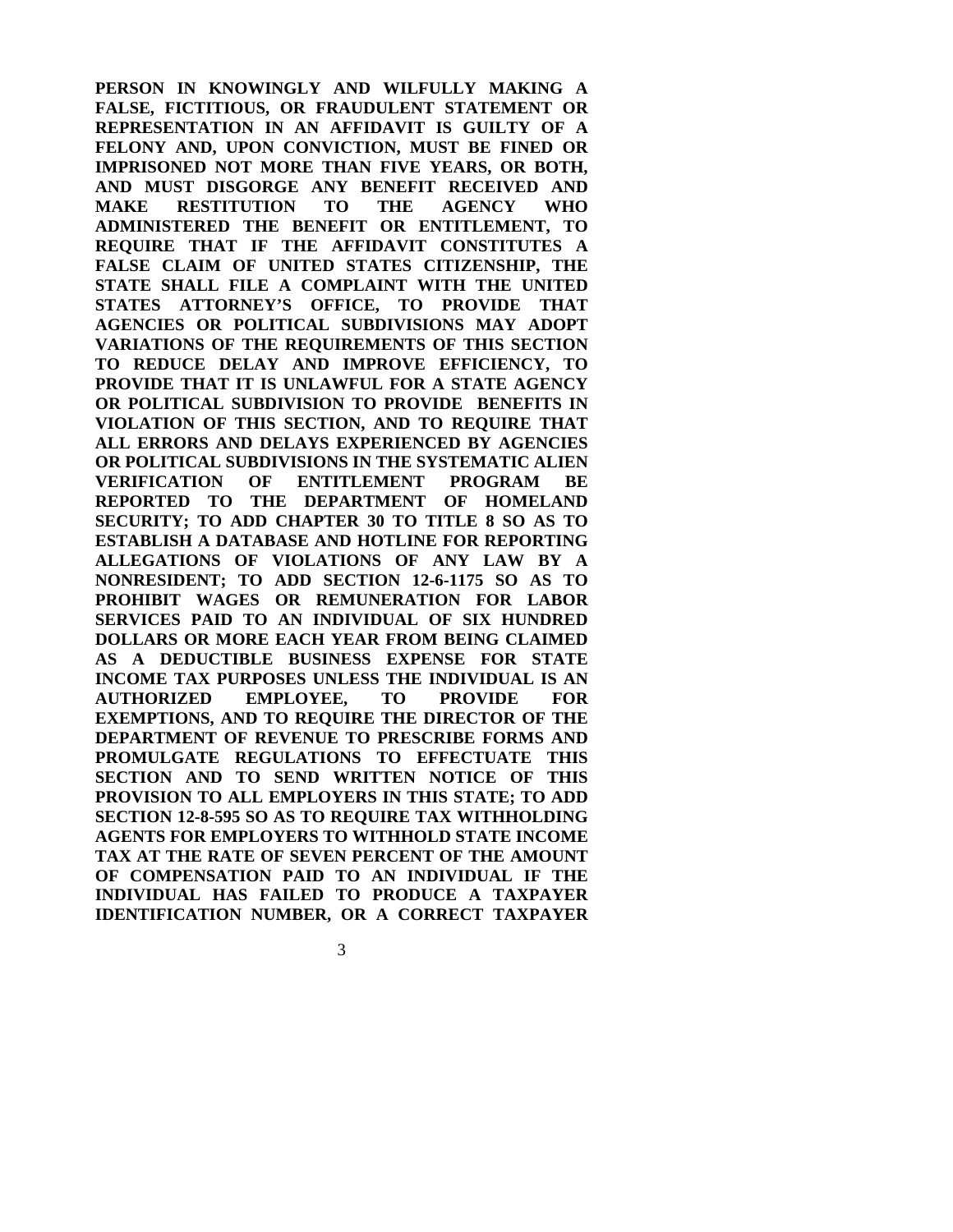**IDENTIFICATION NUMBER, OR PRODUCED A TAXPAYER IDENTIFICATION NUMBER ISSUED FOR NONRESIDENTS, TO PROVIDE THAT WITHHOLDING AGENTS WHO FAIL TO FOLLOW THE PROVISIONS OF THIS SECTION ARE LIABLE FOR THE TAX, TO PROVIDE EXCEPTIONS FROM LIABILITY FOR WITHHOLDING AGENTS IF THE EMPLOYEE PROVIDES A FACIALLY CORRECT TAXPAYER IDENTIFICATION NUMBER THAT THE WITHHOLDING AGENT DOES NOT KNOW WAS FALSE OR INCORRECT, AND TO REQUIRE THE DIRECTOR OF THE DEPARTMENT OF REVENUE SEND NOTICE OF THIS PROVISION TO ALL EMPLOYERS; TO ADD SECTION 16-9-460 SO AS SO MAKE IT A FELONY TO TRANSPORT, MOVE, OR ATTEMPT TO TRANSPORT WITHIN THE STATE A PERSON KNOWINGLY OR IN RECKLESS DISREGARD FOR THE FACT THAT THE PERSON IS NOT LEGALLY PRESENT IN THE UNITED STATES, OR TO CONCEAL, HARBOR, OR SHELTER FROM DETECTION A PERSON IN ANY PLACE KNOWINGLY OR IN RECKLESS DISREGARD OF THE FACT THAT THE PERSON IS NOT LEGALLY PRESENT IN THE UNITED STATES, PROVIDE PENALTIES FOR A CONVICTION FOR THAT CRIME, AND PROVIDE EXEMPTIONS; TO ADD SECTION 16-13-525 SO AS TO PROVIDE FOR DISGORGEMENT OF ILLEGALLY RECEIVED BENEFITS AND FOR PERSONAL LIABILITY FOR IDENTITY THEFT IN CONNECTION WITH UNLAWFUL PRESENCE IN THIS STATE; TO ADD SECTION 23-3-1100 SO AS TO REQUIRE THAT ALL JAILS OF THIS STATE OR ITS COUNTIES OR MUNICIPALITIES MAKE A REASONABLE EFFORT TO DETERMINE WHETHER A PERSON CHARGED WITH A FELONY OR DRIVING UNDER THE INFLUENCE IS LAWFULLY PRESENT IN THE UNITED STATES, TO MAKE THE VERIFICATION WITHIN SEVENTY-TWO HOURS OF CONFINEMENT, TO NOTIFY THE DEPARTMENT OF HOMELAND SECURITY IF A PERSON IS NOT LAWFULLY IN THE UNITED STATES, AND TO REQUIRE THE STATE LAW ENFORCEMENT DIVISION TO PROMULGATE REGULATIONS TO COMPLY WITH THE PROVISIONS OF THIS SECTION; TO ADD SECTION 41-1-30 SO AS TO PROVIDE A CIVIL CAUSE OF ACTION TO A PERSON WHO IS TERMINATED BY AN EMPLOYER IF THE PURPOSE FOR DISCHARGE WAS TO REPLACE THE WORKER WITH ANOTHER PERSON WHOM THE EMPLOYER KNEW OR SHOULD HAVE KNOWN WAS NOT**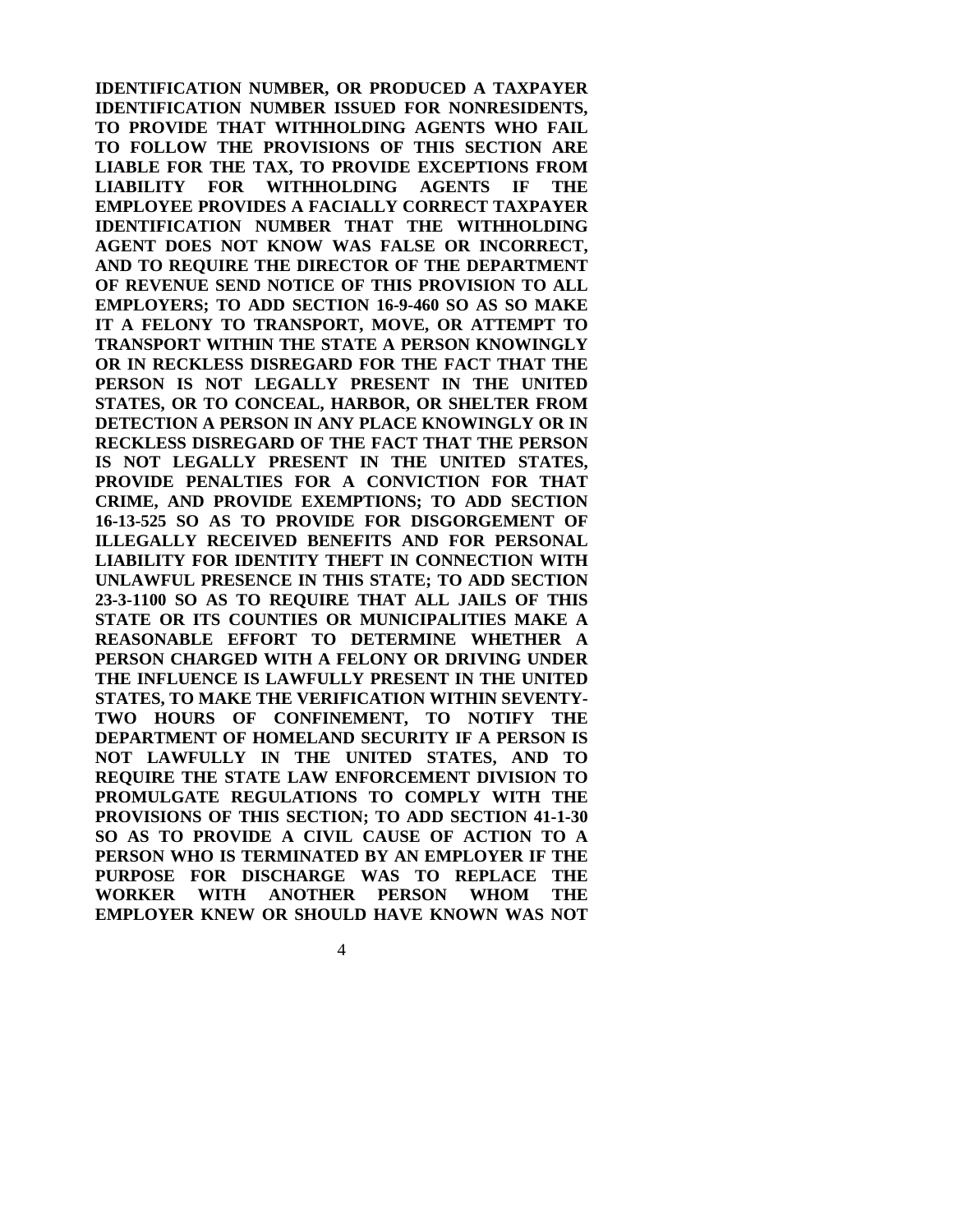**LAWFULLY ADMITTED TO THE UNITED STATES OR NOT AUTHORIZED TO WORK IN THE UNITED STATES, AND PROVIDE EXEMPTIONS; TO ADD CHAPTER 83 TO TITLE 40 SO AS TO ADD THE "REGISTRATION OF IMMIGRATION SERVICE ACT" TO REQUIRE ALL IMMIGRATION ASSISTANCE SERVICES TO OBTAIN A BUSINESS LICENSE FROM THE SOUTH CAROLINA DEPARTMENT OF LABOR, LICENSING AND REGULATION, PROVIDE DEFINITIONS, LIST THE SERVICES THAT IMMIGRATION ASSISTANCE SERVICES MAY PROVIDE, PROHIBIT IMMIGRATION SERVICES FROM ACCEPTING PAYMENT IN EXCHANGE FOR PROVIDING LEGAL ADVICE, REFUSING TO RETURN DOCUMENTS SUPPLIED BY, PREPARED FOR, OR PAID FOR BY A CUSTOMER, REPRESENTING OR ADVERTISING, IN CONNECTION WITH PROVIDING IMMIGRATION ASSISTANCE SERVICES, CERTAIN TITLES TO INCLUDE "NOTARY PUBLIC", OR "IMMIGRATION CONSULTANT", OR PROVIDING LEGAL ADVICE, OR MAKING ANY MISREPRESENTATION OR FALSE STATEMENT TO INFLUENCE, PERSUADE, OR INDUCE PATRONAGE, PROVIDE FOR CIVIL AND CRIMINAL PENALTIES FOR VIOLATIONS, AND REQUIRE THE DIRECTOR OF THE DEPARTMENT OF LABOR, LICENSING AND REGULATION TO PROMULGATE RULES TO EFFECTUATE THIS SUBSECTION; TO AMEND SECTION 14-7-1630, AS AMENDED, RELATING TO STATE GRAND JURY JURISDICTION, SO AS TO INCLUDE CASES INVOLVING ILLEGAL ACTS IN FURTHERANCE OF UNLAWFUL PRESENCE IN THE STATE; TO ADD SECTION 16-23-530 SO AS TO MAKE IT UNLAWFUL FOR ONE UNLAWFULLY PRESENT TO POSSESS OR TRANSFER A FIREARM; TO AMEND SECTION 17-15-30, AS AMENDED, RELATING TO CONDITIONS FOR GRANTING RELEASE, SO AS TO INCLUDE CONSIDERATION BY THE COURT OF UNLAWFUL PRESENCE IN THIS STATE WHEN GRANTING BOND; TO ADD SECTION 59-101-430 SO AS TO PROHIBIT A PERSON NOT LAWFULLY IN THIS STATE FROM ATTENDING, OR RECEIVING FINANCIAL AID TO ATTEND, A PUBLIC INSTITUTION OF HIGHER LEARNING; TO ADD SECTION 6-1-170 SO AS TO PREEMPT LOCAL LAWS IN CONNECTION WITH UNLAWFUL PRESENCE IN THIS STATE; AND TO ADD CHAPTER 8 TO TITLE 41 SO AS TO REQUIRE PRIVATE EMPLOYERS IN THIS STATE TO** 

 $\sim$  5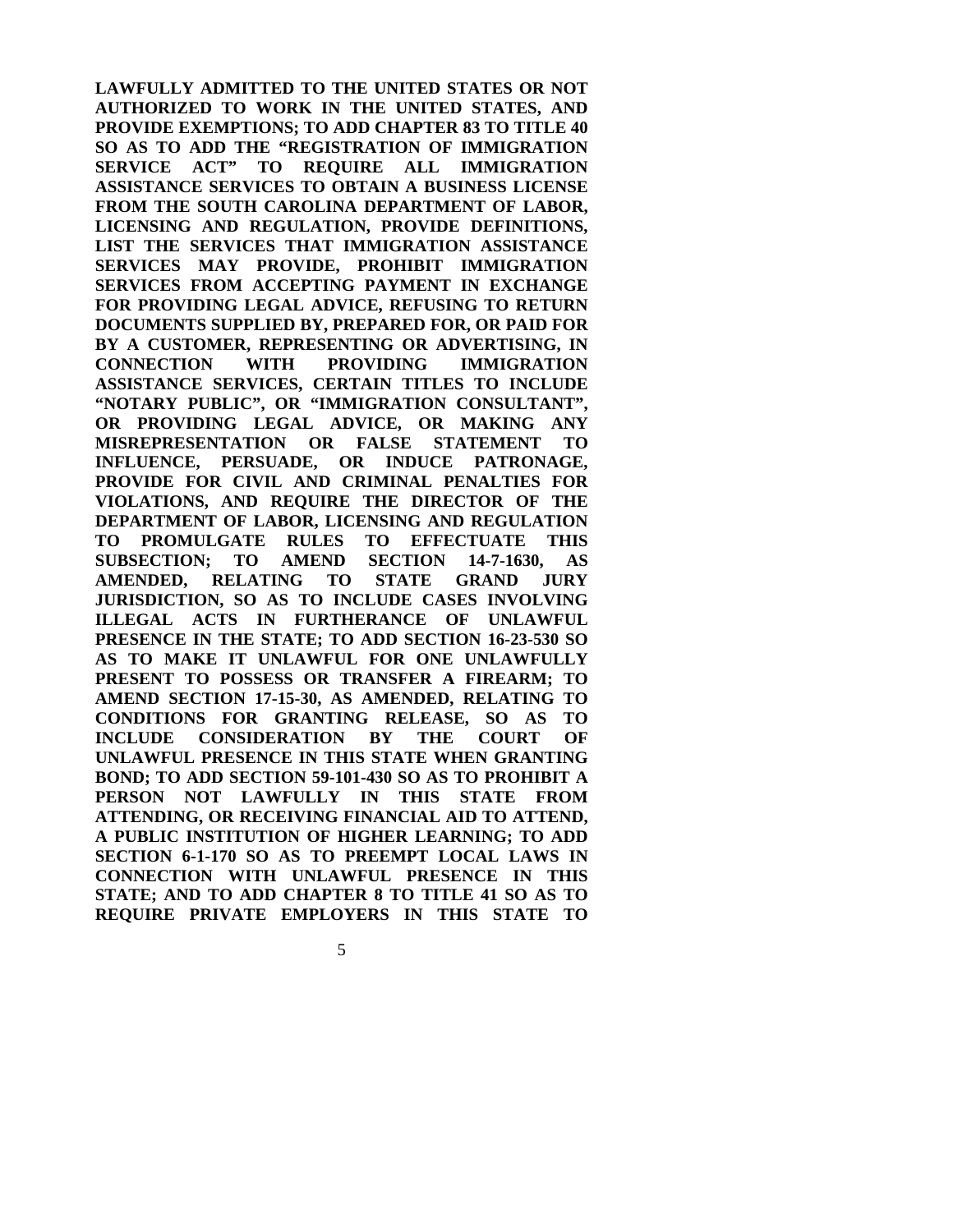# **VERIFY THE LAWFUL PRESENCE OF THEIR EMPLOYEES, TO PROVIDE FOR LICENSING AND INVESTIGATION BY THE DEPARTMENT OF LABOR, LICENSING AND REGULATION AND ENFORCEMENT BY THE DEPARTMENT, TO REQUIRE ASSISTANCE AND ACCESS FOR EMPLOYERS FROM THE EMPLOYMENT SECURITY COMMISSION, AND TO PROVIDE FOR ADMINISTRATIVE PENALTIES FOR VIOLATIONS.**

Be it enacted by the General Assembly of the State of South Carolina:

## **South Carolina Illegal Immigration Reform Act**

SECTION 1. This act may be cited as the "South Carolina Illegal Immigration Reform Act".

### **Powers and duties of Commission for Minority Affairs**

SECTION 2. Section 1-31-40(A) of the 1976 Code is amended to read:

"(A) The commission shall:

 (1) provide the minority community consisting of African Americans, Native American Indians, Hispanics/Latinos, Asians, and others with a single point of contact for statistical and technical assistance in the areas of research and planning for a greater economic future;

 (2) work with minority officials on the state, county, and local levels of government in disseminating statistical data and its impact on their constituencies;

 (3) provide for publication of a statewide statistical abstract on minority affairs;

 (4) provide statistical analyses for members of the General Assembly on the state of minority communities as the State experiences economic growth and changes;

 (5) provide the minority community with assistance and information on Voting Rights Act submissions in the State, as well as other related areas of concern to the minority community;

 (6) determine, approve, and acknowledge by certification state recognition for Native American Indian entities; however, notwithstanding their state certification, the tribes have no power or authority to take any action which would establish, advance, or promote any form of gambling in this State;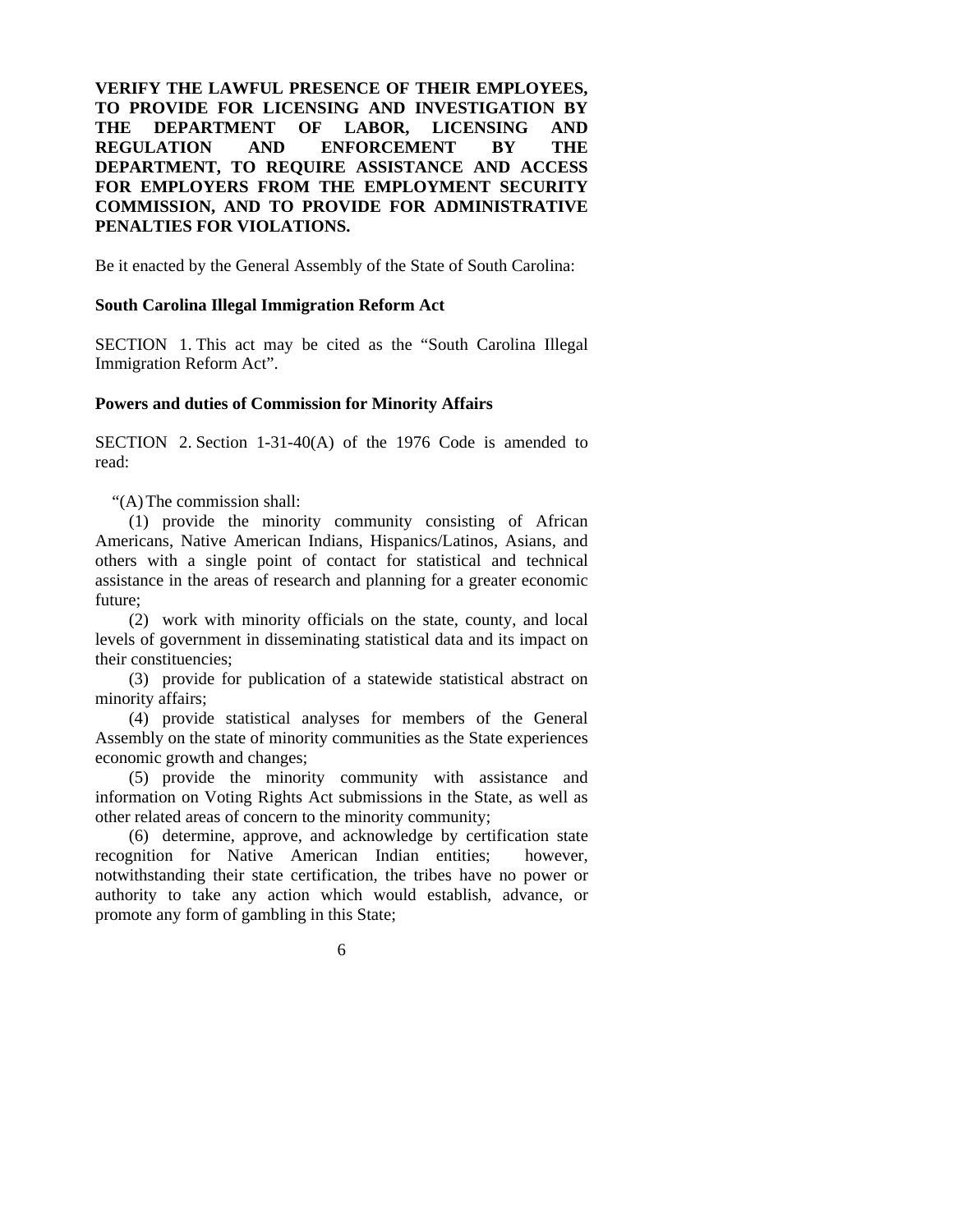(7) establish advisory committees representative of minority groups, as the commission considers appropriate to advise the commission;

 (8) act as liaison with the business community to provide programs and opportunities to fulfill its duties under this chapter;

 (9) seek federal and other funding on behalf of the State of South Carolina for the express purpose of implementing various programs and services for African Americans, Native American Indians, Hispanics/Latinos, Asians, and other minority groups;

 (10) promulgate regulations as may be necessary to carry out the provisions of this article including, but not limited to, regulations regarding State Recognition of Native American Indian entities in the State of South Carolina;

 (11) establish and maintain a twenty-four hour toll free telephone number and electronic website in accordance with Section 8-30-10; and

(12) perform other duties necessary to implement programs."

#### **Unauthorized aliens and public employment**

SECTION 3. Title 8 of the 1976 Code is amended by adding:

#### "CHAPTER 14

#### Unauthorized Aliens and Public Employment

Section 8-14-10. (A) As used in this chapter, the term:

 (1) 'Contractor' means any person having a contract with a public employer except a political subdivision, where the total value of the contract to be performed in a twelve-month period exceeds twenty-five thousand dollars, or, if the public employer is a political subdivision, where the total value of the contract to be performed in a twelve-month period exceeds fifteen thousand dollars. A contractor may also be a private employer.

 (2) 'Director' means the director of the State Budget and Control Board.

 (3) 'End product' means movable personal property described in the solicitation and in final form and ready for the use intended including, without limitation, commodities or equipment.

 (4) 'Federal work authorization program' means the E-Verify Program maintained and operated by the United States Department of Homeland Security and the Social Security Administration, or any successor program.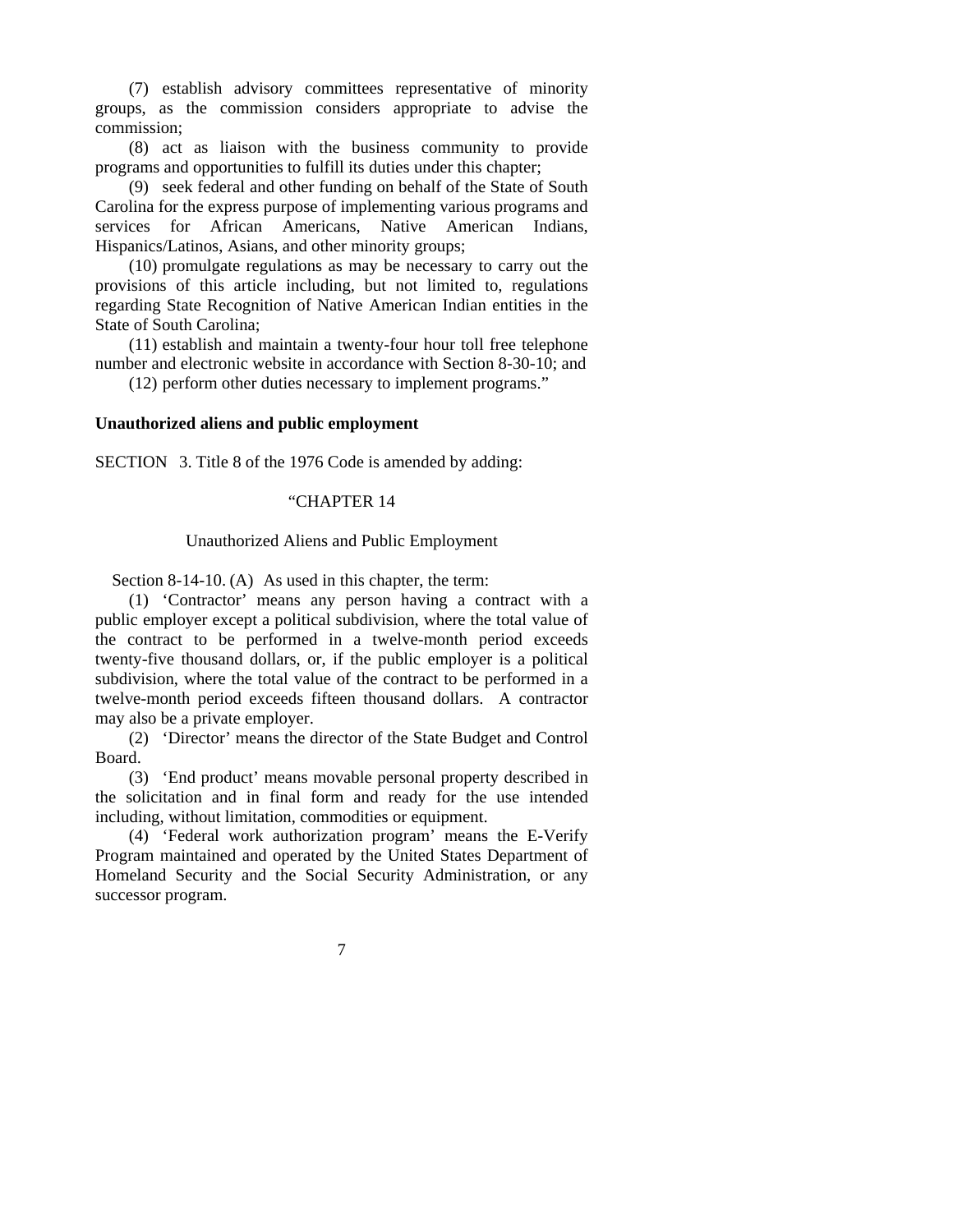(5) 'Public employer' means every department, agency, or instrumentality of the State or a political subdivision of the State.

 (6) 'Service contract' means a contract that involves the physical performance of manual labor, if the total cost of such labor exceeds (i) thirty percent of the total cost of all labor, or (ii) five percent of the total contract price. The term does not include:

 (a) a contract with a public employer, other than a political subdivision, with a total value of less than twenty-five thousand dollars, or a contract with a political subdivision with a total value of less than fifteen thousand dollars;

 (b) a contract primarily for the acquisition of an end product; and

 (c) a contract that is predominantly for the performance of professional or consultant services.

 (7) 'Subcontractor' means any person having either: (a) a services contract with a contractor; or (b) a contract with a sub-subcontractor. A subcontractor may also be a private employer.

 (8) 'Sub-subcontractor' means any person having a services contract with a subcontractor. A sub-subcontractor may also be a private employer.

 (9) 'Private employer' means any person carrying on any employment and the legal representative of a deceased person or the receiver or trustee of any person, and any person for whom an individual performs a service, of whatever nature, as an employee, as defined in Section 12-8-10.

Section 8-14-20. (A) On or after January 1, 2009, every public employer shall register and participate in the federal work authorization program to verify the employment authorization of all new employees.

 (B) A public employer may not enter into a services contract with a contractor for the physical performance of services within this State unless the contractor agrees:

 (1) to register and participate in the federal work authorization program to verify the employment authorization of all new employees; and require agreement from its subcontractors, and through the subcontractors, the sub-subcontractors, to register and participate in the federal verification of the employment authorization of all new employees; or

(2) to employ only workers who:

 (a) possess a valid South Carolina driver's license or identification card issued by the South Carolina Department of Motor Vehicles;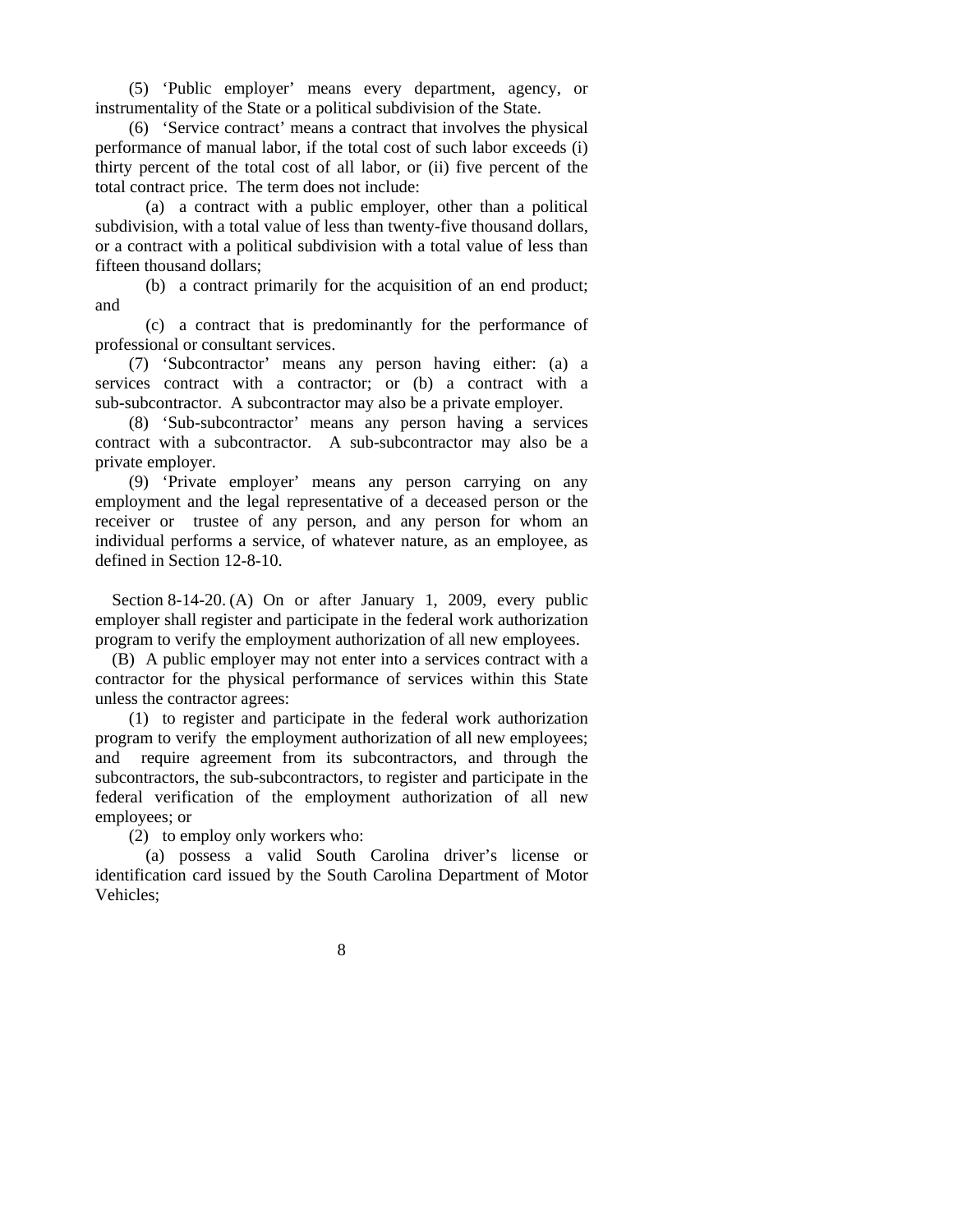(b) are eligible to obtain a South Carolina driver's license or identification card in that they meet the requirements set forth in Sections 56-1-40 through 56-1-90; or

 (c) possess a valid driver's license or identification card from another state where the license requirements are at least as strict as those in South Carolina, as determined by the Executive Director of the South Carolina Department of Motor Vehicles, or his designee. The Executive Director of the South Carolina Department of Motor Vehicles, or his designee, shall publish on its website a list of states where the license requirements are at least as strict as those in South Carolina.

 (C) A public employer and contractor must not divide work or duties that would otherwise constitute a single service contract into separate contracts for the purpose of avoiding the requirements of this chapter.

(D) Subsection (B) applies as follows:

 (1) on and after January 1, 2009, with respect to contractors, subcontractors, or sub-subcontractors of five hundred or more employees;

 (2) on and after July 1, 2009, with respect to contractors, subcontractors, or sub-subcontractors of one hundred or more employees but less than five hundred employees; and

 (3) on and after January 1, 2010, with respect to all other contractors, subcontractors, or sub-subcontractors.

 (E) Private employers shall comply with the provisions of Chapter 8, Title 41.

 Section 8-14-30. The provisions of this chapter are enforceable without regard to race, religion, gender, ethnicity, or national origin. Section 11-35-4210 provides the exclusive remedy for violations of this chapter for any contract governed by Title 11, Chapter 35. A pre-award protest process appearing in a procurement ordinance adopted by a political subdivision pursuant to Section 11-35-50 or Section 11-35-70 provides the exclusive remedy for violations of this chapter for any contract governed by that procurement ordinance.

Section 8-14-40. A public employer complies with this chapter if it obtains a written statement from the contractor certifying that the contractor will comply with the requirements of this chapter and agrees to provide to the public employer any documentation required to establish either: (a) the applicability of this chapter to the contractor, subcontractor, and sub-subcontractor; or (b) the compliance with this chapter by the contractor and any subcontractor or sub-subcontractor.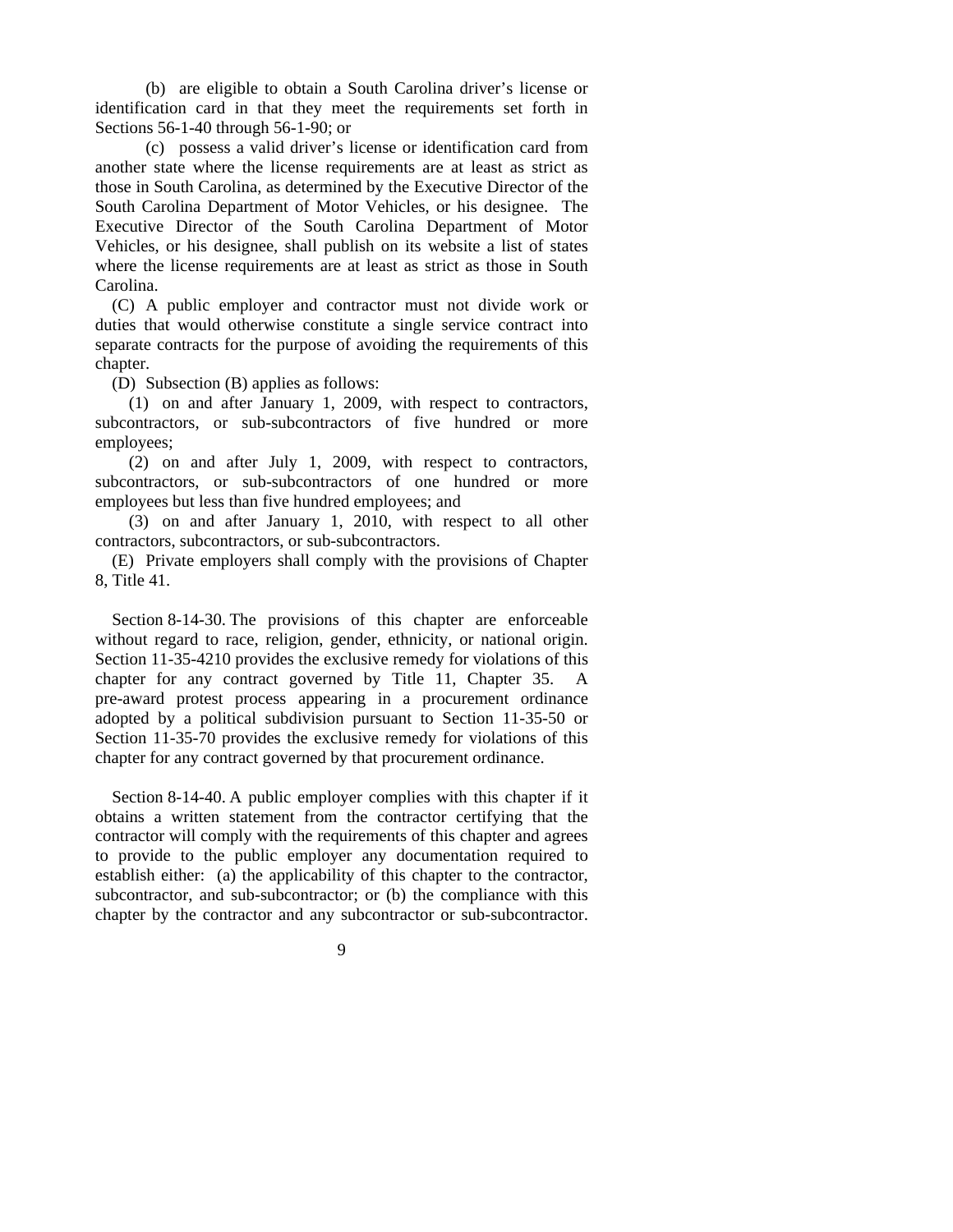A public employer need not audit or independently verify a contractor's compliance with this chapter.

 Section 8-14-50. A contractor or public employer who in good faith complies with the requirements of this chapter may not be sanctioned or subjected to any civil or administrative action for employing an individual not authorized for employment in the United States.

 Section 8-14-60. A person who knowingly makes or files any false, fictitious, or fraudulent document, statement, or report pursuant to this chapter is guilty of a felony, and, upon conviction, must be fined within the discretion of the court or imprisoned for not more than five years, or both.

Section 8-14-70. A local government must not enact any ordinance or policy that limits or prohibits a law enforcement officer, local official, or local government employee from seeking to enforce the provisions of this chapter.

 Section 8-14-80. Except as otherwise provided in this chapter, the director shall prescribe all forms and promulgate regulations necessary for the application of this chapter to contracts or agreements and may publish these regulations on the Budget and Control Board's website in accordance with the provisions of Chapter 23 of Title 1 of the South Carolina Code of Laws.

 Section 8-14-90. Except as otherwise provided in this chapter, the director of the Department of Transportation shall prescribe forms, promulgate regulations, and adopt rules necessary for the application of this chapter to a contract or agreement relating to public transportation and shall publish these rules and regulations on the Department of Transportation's website in accordance with the provisions of Chapter 23 of Title 1 of the South Carolina Code of Laws."

### **Memorandum of understanding**

SECTION 4. Article 1, Chapter 3, Title 23 of the 1976 Code is amended by adding:

 "Section 23-3-80. (A) The chief of the South Carolina Law Enforcement Division is authorized and directed to negotiate the terms of a memorandum of understanding between the State of South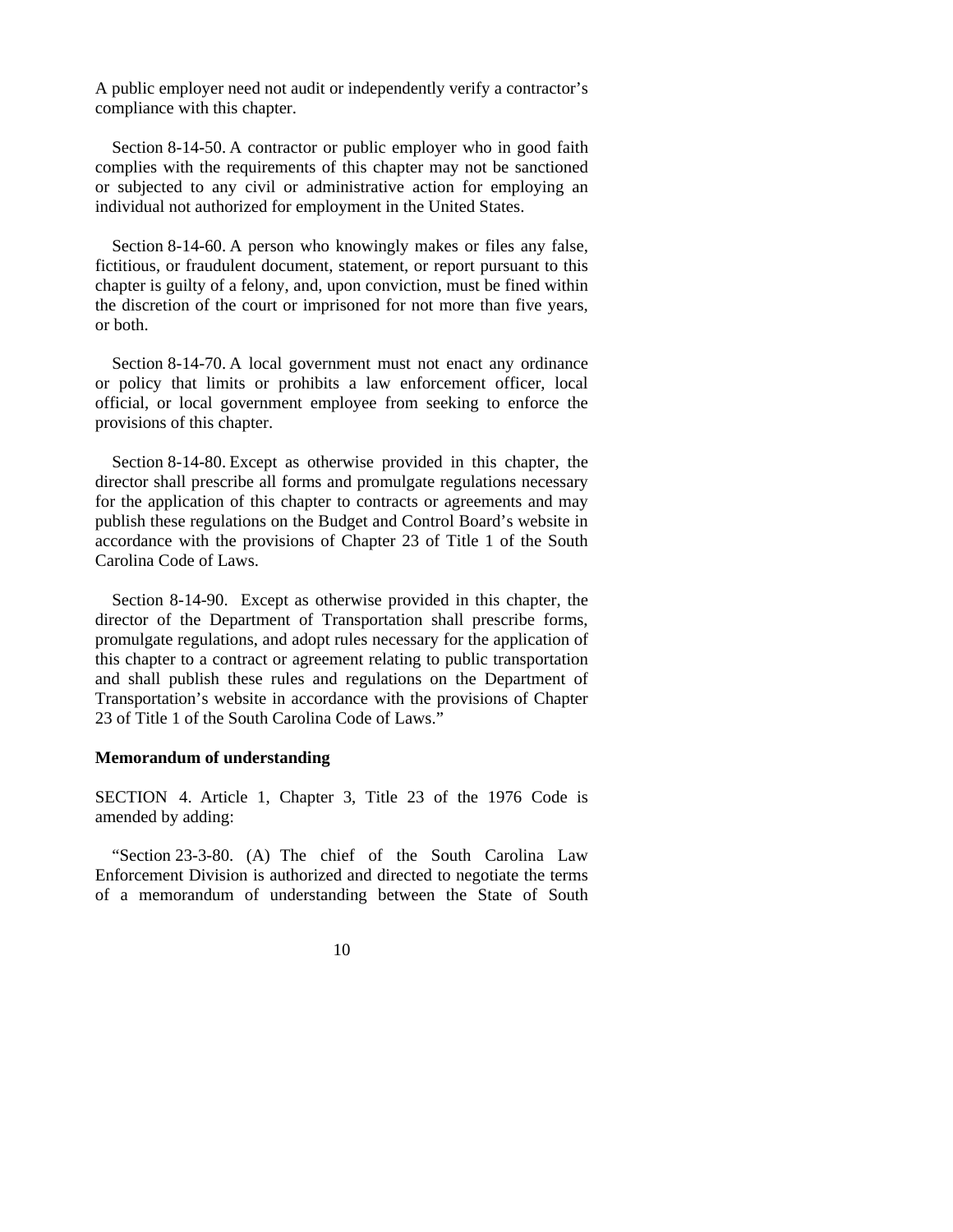Carolina and the United States Department of Justice or Department of Homeland Security addressing:

 (1) the enforcement of federal immigration laws by state and local law enforcement, specifically through the 287-G program or other applicable federal law or program designed for the purpose of state enforcement of federal immigration laws;

 (2) the detention of unlawful aliens by state and local law enforcement officials and the costs associated with those detentions;

 (3) the removal of detained unlawful aliens by federal authorities or, instead of removal, the deportation of illegal immigrants by state and local law enforcement officials;

 (4) training of state and local law enforcement officials pursuant to the 287-G program or other applicable federal law or program and the costs of such training; and

 (5) further communication and cooperation between federal law enforcement and state and local law enforcement officials in the area of immigration enforcement, pursuant to 8 U.S.C. Section 1357(g).

 (B) The memorandum of understanding negotiated pursuant to subsection (A) must be signed on behalf of the State by the chief of the South Carolina Law Enforcement Division and the Governor or as otherwise required by the appropriate federal agency.

 (C) The chief of the South Carolina Law Enforcement Division shall designate appropriate law enforcement officers to be trained pursuant to the memorandum of understanding provided for in subsections (A) and (B). The training may be funded pursuant to the federal Homeland Security Appropriations Act of 2006, or any other source of funding. The provisions of this section become effective upon the securing of this funding.

 (D) The director of the South Carolina Department of Corrections, the sheriff of a county, and the governing body of a municipality that maintains a paid police department may enter into the memorandum of understanding between the State of South Carolina and the United States Department of Justice or Department of Homeland Security as a party, and, subject to the availability of funds provided for in subsection (C) of this section, provide corrections officers and local law enforcement officers for training in accordance with the memorandum of understanding.

 (E) A law enforcement officer certified as trained in accordance with the memorandum of understanding as provided in this section is authorized to enforce federal immigration and customs laws while performing within the scope of his or her authorized duties."

#### **Verification of lawful presence**

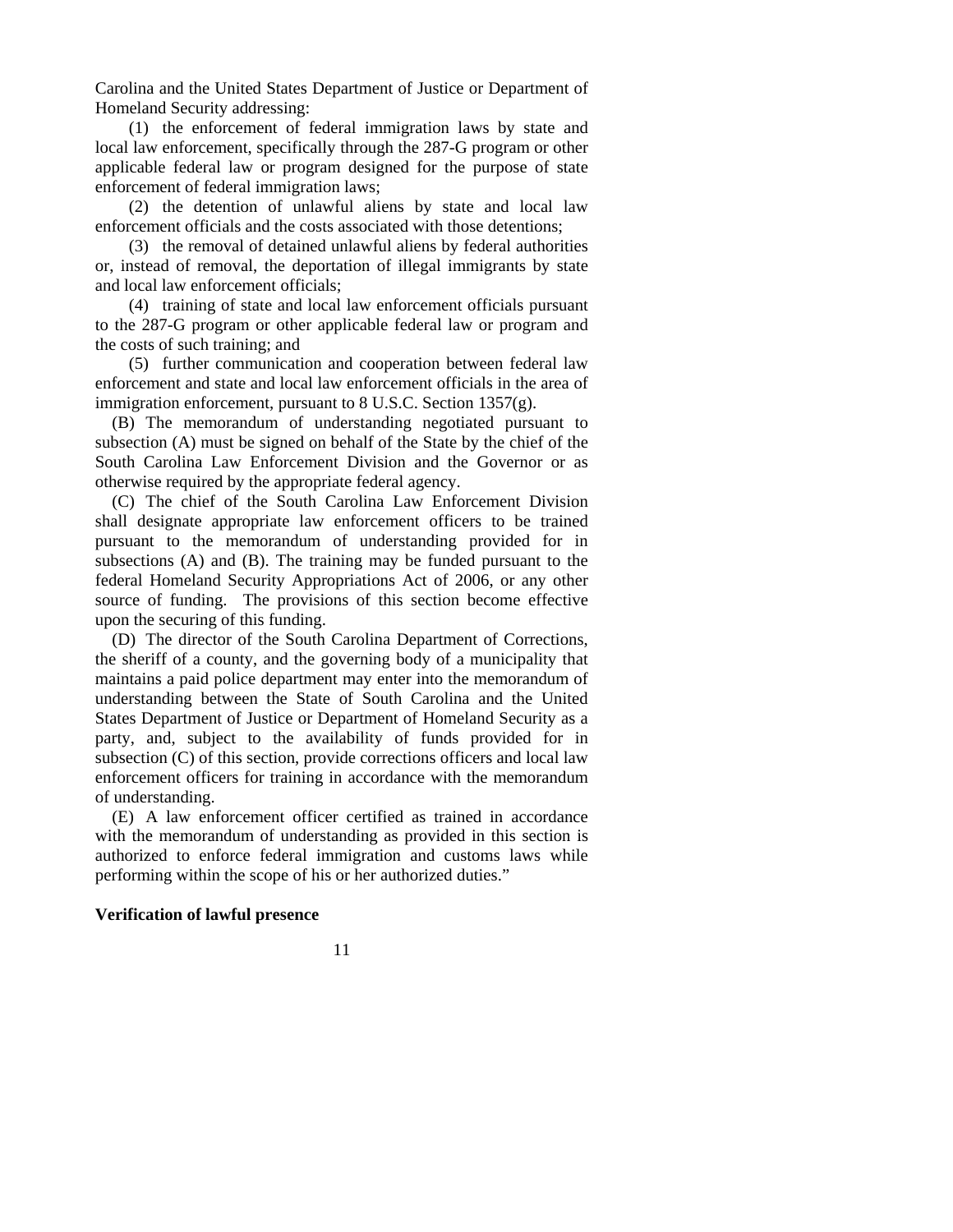SECTION 5. Title 8 of the 1976 Code is amended by adding:

# "CHAPTER 29

## Verification of Lawful Presence in the United States

Section 8-29-10. (A) Except as provided in subsection (C) of this section or where exempted by federal law, on or after July 1, 2008, every agency or political subdivision of this State shall verify the lawful presence in the United States of any alien eighteen years of age or older who has applied for state or local public benefits, as defined in 8 U.S.C. Section 1621, or for federal public benefits, as defined in 8 U.S.C. Section 1611, that are administered by an agency or a political subdivision of this State.

 (B) The provisions of this article shall be enforced without regard to race, religion, gender, ethnicity, or national origin.

 (C) Verification of lawful presence pursuant to the provisions of this article is not required for:

 (1) a purpose for which lawful presence in the United States is not required by law, ordinance, or regulation;

 (2) assistance for health care items and services that are necessary for the treatment of an emergency medical condition, as defined in the Social Security Act (42 U.S.C. 1396, et seq.) of the person involved and are not related to an organ transplant procedure;

(3) short-term, noncash, in-kind emergency disaster relief;

 (4) public health assistance for immunizations with respect to immunizable diseases and for testing and treatment of symptoms of communicable diseases whether or not such symptoms are caused by a communicable disease;

 (5) programs, services, or assistance including soup kitchens, crisis counseling and intervention, and short-term shelter specified by the United States Attorney General, in the United States Attorney General's sole discretion after consultation with appropriate federal agencies and departments, which:

 (a) deliver in-kind services at the community level, including through public or private nonprofit agencies;

 (b) do not condition the provision of assistance, the amount of assistance provided, or the cost of assistance provided on the individual recipient's income or resources; and

(c) are necessary for the protection of life or safety;

(6) prenatal care;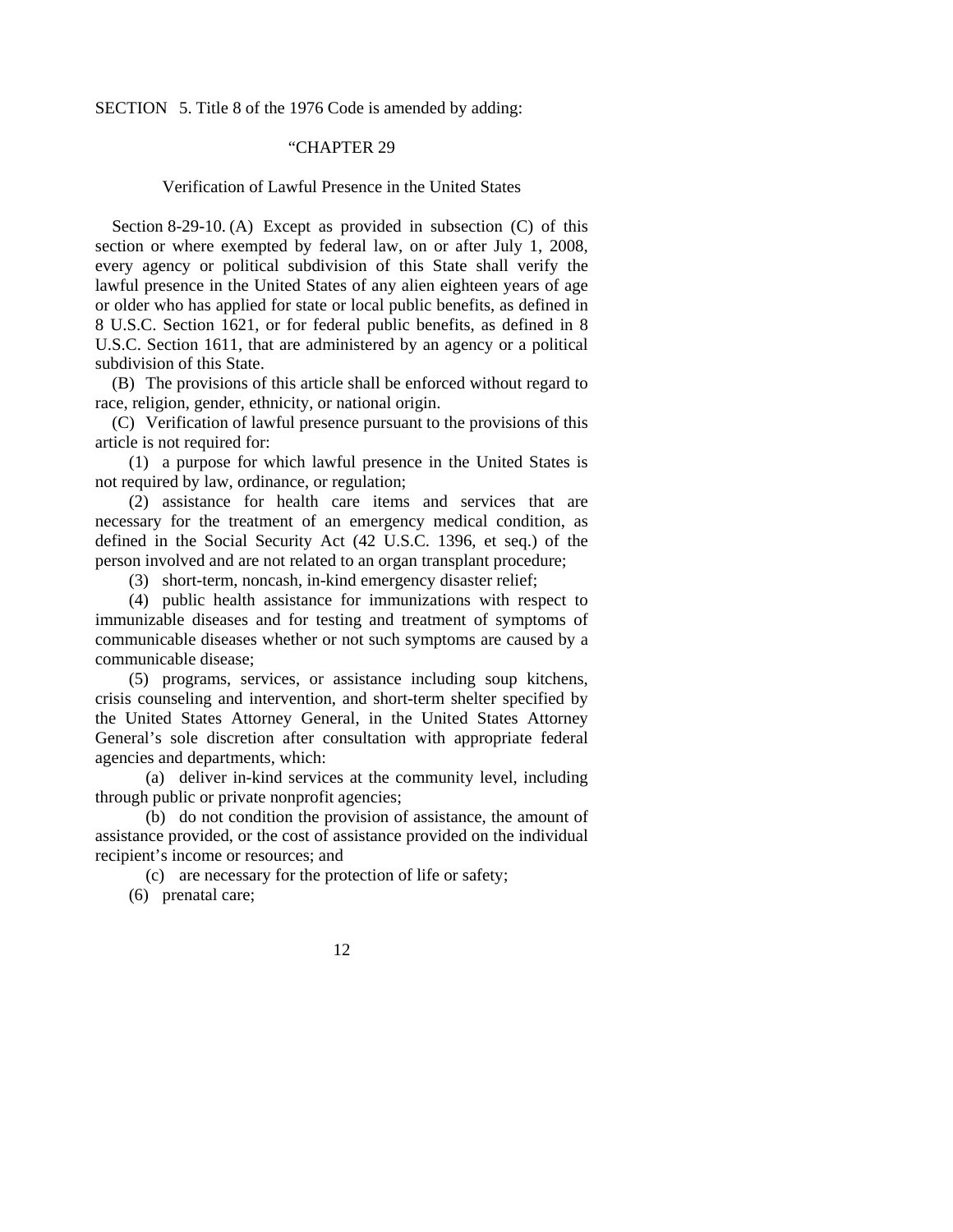(7) postsecondary education, whereby the Department of Education shall set forth, or cause to be set forth, policies regarding postsecondary benefits that comply with all federal law including, but not limited to, public benefits as described in 8 U.S.C. Section 1611, 1621, or 1623;

 (8) benefits, programs, services, or any other assistance provided to victims of domestic violence, irrespective of their immigration status, under the Violence Against Women Act of 2000, Public Law Number 106-386, or the Illegal Immigration Reform and Immigrant Responsibility Act, Public Law Number 104-208; or

(9) benefits and refunds lawfully due from the South Carolina Retirement Systems pursuant to Title 9 of the South Carolina Code of Laws to members of the Retirement Systems and their beneficiaries.

 (D) Verification of lawful presence in the United States by the agency or political subdivision required to make such verification must occur as follows:

 (1) the applicant must execute an affidavit that he is a United States citizen or legal permanent resident eighteen years of age or older; or

 (2) the applicant must execute an affidavit that he or she is a qualified alien or nonimmigrant under the Federal Immigration and Nationality Act, Public Law 82-414, eighteen years of age or older, and lawfully present in the United States.

 (E) For an applicant who has executed an affidavit that he or she is an alien lawfully present in the United States, eligibility for benefits shall be made through the Systematic Alien Verification of Entitlement (SAVE) program operated by the United States Department of Homeland Security or a successor program designated by the United States Department of Homeland Security. Until the eligibility verification is made, the affidavit shall be presumed to be proof of lawful presence for the purposes of this article.

 (F) A person who knowingly and willfully makes a false, fictitious, or fraudulent statement or representation in an affidavit executed pursuant to this section, or who aids or abets a person in knowingly and willfully making a false, fictitious, or fraudulent statement or representation in an affidavit executed pursuant to this section, or who solicits or conspires to make a false, fictitious, or fraudulent statement or representation in an affidavit executed pursuant to this section shall be guilty of a felony and, upon conviction, must be fined in the discretion of the court or imprisoned not more than five years, or both. In addition, a person convicted pursuant to this section must disgorge any benefit received or make restitution, or both, to the agency or political subdivision of this State that administered the benefit or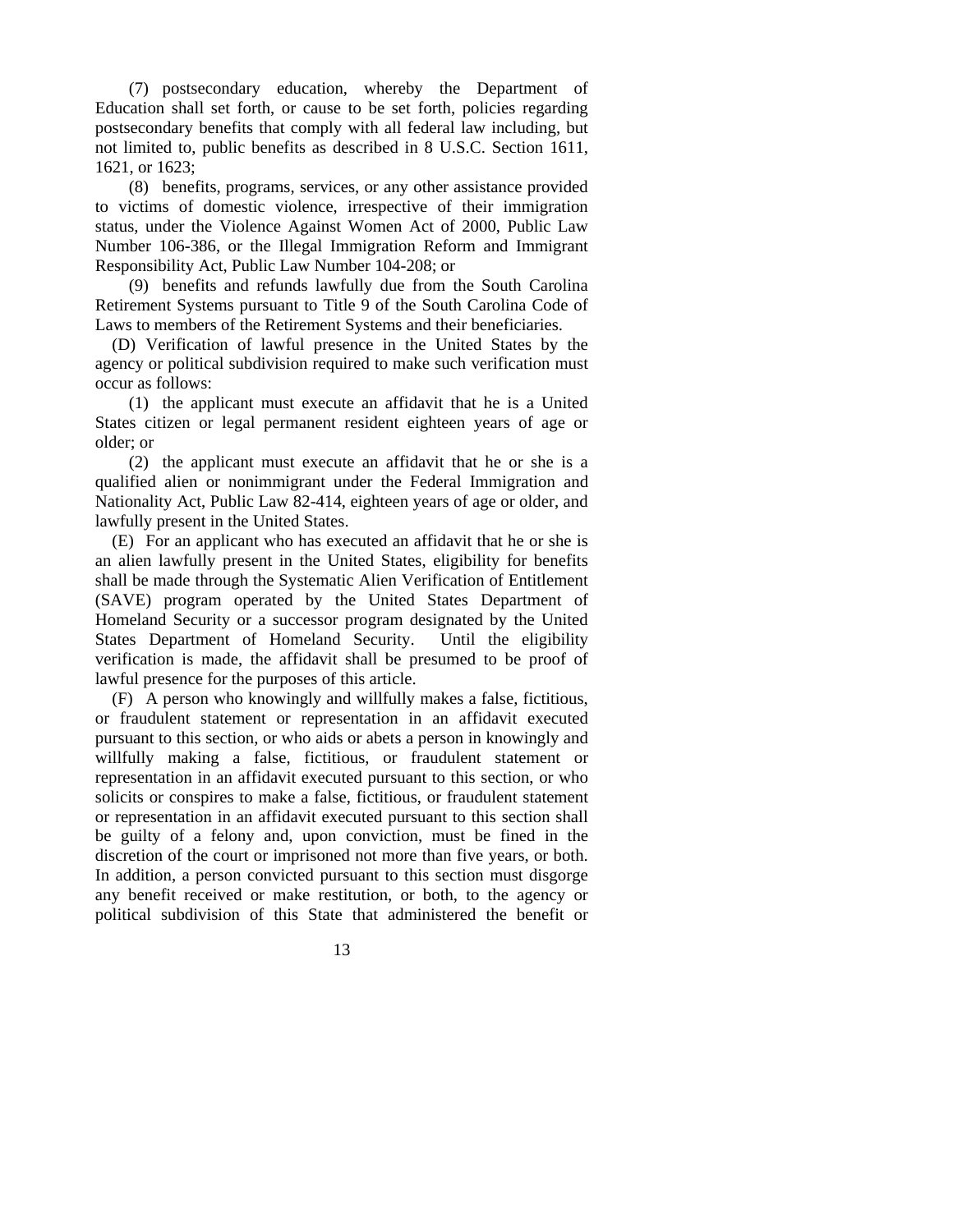entitlement program. It is a separate violation of this section each time a person receives a public benefit based on such a statement or representation. A conviction and fine charged pursuant to this section shall not preempt or preclude additional appropriate civil or criminal charges or penalties. A person who suffers an ascertainable loss of money or property, real or personal, as a result of the actions of anyone convicted of a violation of this subsection may bring an action, individually, or in a representative capacity, to recover actual damages. If the court finds that a violation has been established, the court shall award three times the actual damages sustained and may provide such other relief as it considers necessary and proper. Upon a finding by the court of a violation, the court shall award to the person bringing the action under this section reasonable attorney's fees and costs.

 (G) Persons convicted of a violation of this section are jointly and severally liable for a loss suffered by a person or an agency or political subdivision of the State.

 (H) If an affidavit constitutes a false claim of U.S. citizenship under 18 U.S.C. Section 911, a complaint must be filed by the agency or political subdivision with the United States Attorney for the District of South Carolina.

 (I) It is unlawful for an agency or a political subdivision of this State to provide any state, local, or federal benefit, as defined in 8 U.S.C. Section 1621 or 8 U.S.C. Section 1611, in violation of this section.

 (J) All errors and significant delays by SAVE or its successor program must be reported to the United States Department of Homeland Security and to the Secretary of State which will monitor the state's participation in the SAVE program and its verification of application errors and significant delays and report yearly on such errors and significant delays to ensure that the application of SAVE is not wrongfully denying benefits to legal residents of South Carolina.

 (K) An agency or a political subdivision of this State that provides a state, local, or federal benefit, as defined in 8 U.S.C. 1621 or 8 U.S.C. Section 1611, must require a person currently under the age of eighteen who received the benefit to comply with the provisions of this article upon reaching the age of eighteen. If the recipient is unwilling or unable to comply, receipt of all benefits must cease immediately upon the recipient's eighteenth birthday.

 (L) A local government may not enact any ordinance or policy that limits or prohibits a law enforcement officer, local official, or local government employee from seeking to enforce the provisions of this article."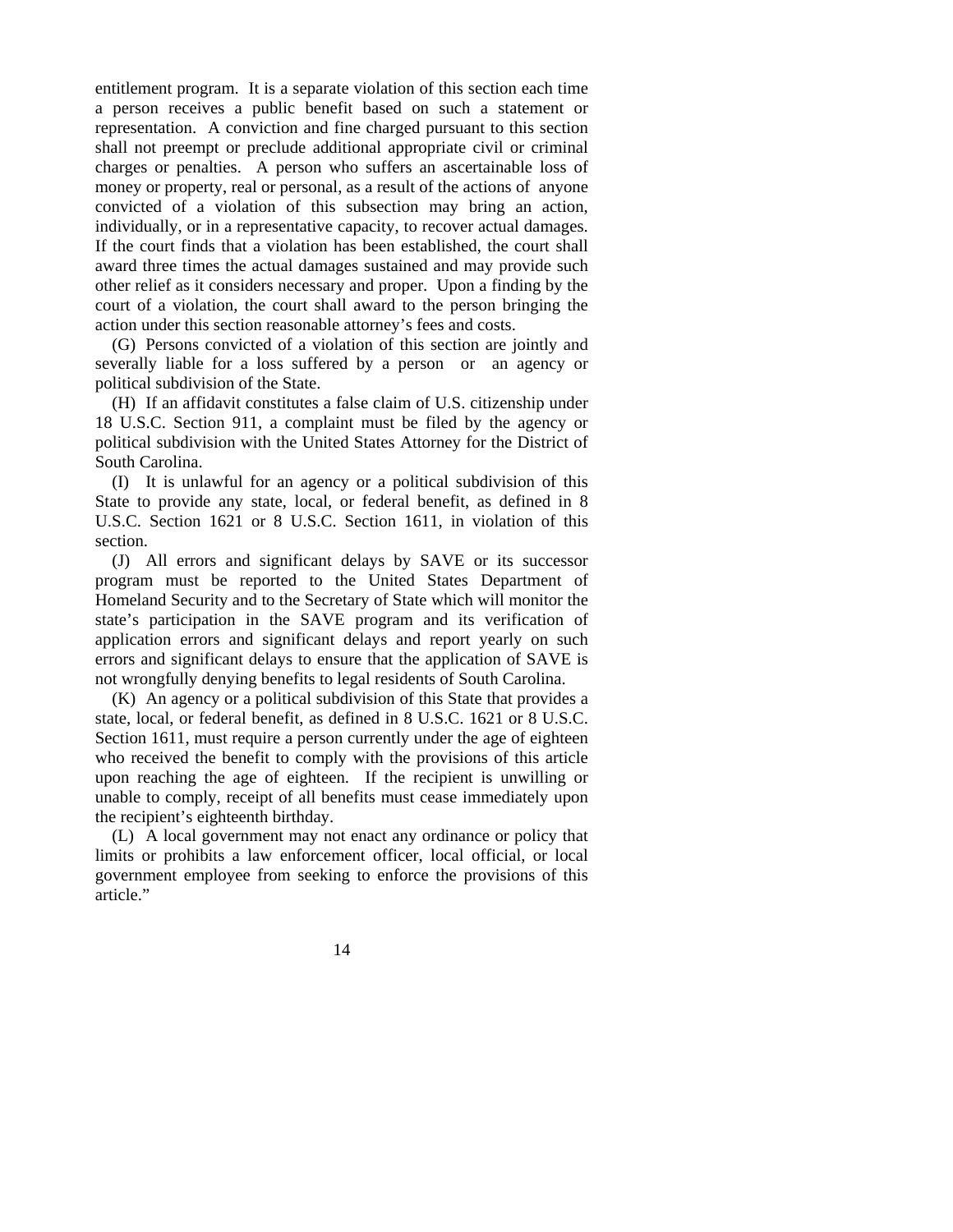#### **Immigration law violations**

SECTION 6. Title 8 of the 1976 Code is amended by adding:

## "CHAPTER 30

## Recording and Reporting Immigration Law Violations

Section 8-30-10. (A) The executive director of the State Commission for Minority Affairs, or a designee, shall establish and maintain a twenty-four hour toll free telephone number and electronic website to receive, record, collect, and report allegations of violations of federal immigration laws or related provisions of South Carolina law by any non-United States citizen or immigrant, and allegations of violations of any federal immigration laws or related provisions in South Carolina law against any non-United States citizen or immigrant. Such violations shall include, but are not limited to, E-Verify or other federal work authorization program violations, violations of Chapter 83 of Title 40 of this code relating to immigration assistance services, or any regulations enacted governing the operation of immigration assistance services, false or fraudulent statements made or documents filed in relation to an immigration matter, as defined by Section 40-83-20, violation of human trafficking laws, as defined in Section 16-3-930, landlord tenant law violations, or violations of any law pertaining to the provision or receipt of public assistance benefits or public services.

 (B) The executive director, or a designee, shall establish and maintain a centralized tracking database consisting of all information received through the twenty-four hour toll free telephone number and electronic website, and shall report all alleged violations to the appropriate law enforcement, administrative, executive, or regulatory agency or political subdivision having law enforcement or regulatory control over the subject matter, including, but not limited to the United States Bureau of Immigration and Customs Enforcement, consistent with 8 U.S.C. Section 1373.

Section 8-30-20. The executive director is authorized to hire personnel necessary to carry out the duties prescribed in Section 8-30-10. The General Assembly shall provide for the funds in the annual appropriations act."

#### **Business expense deduction disallowed**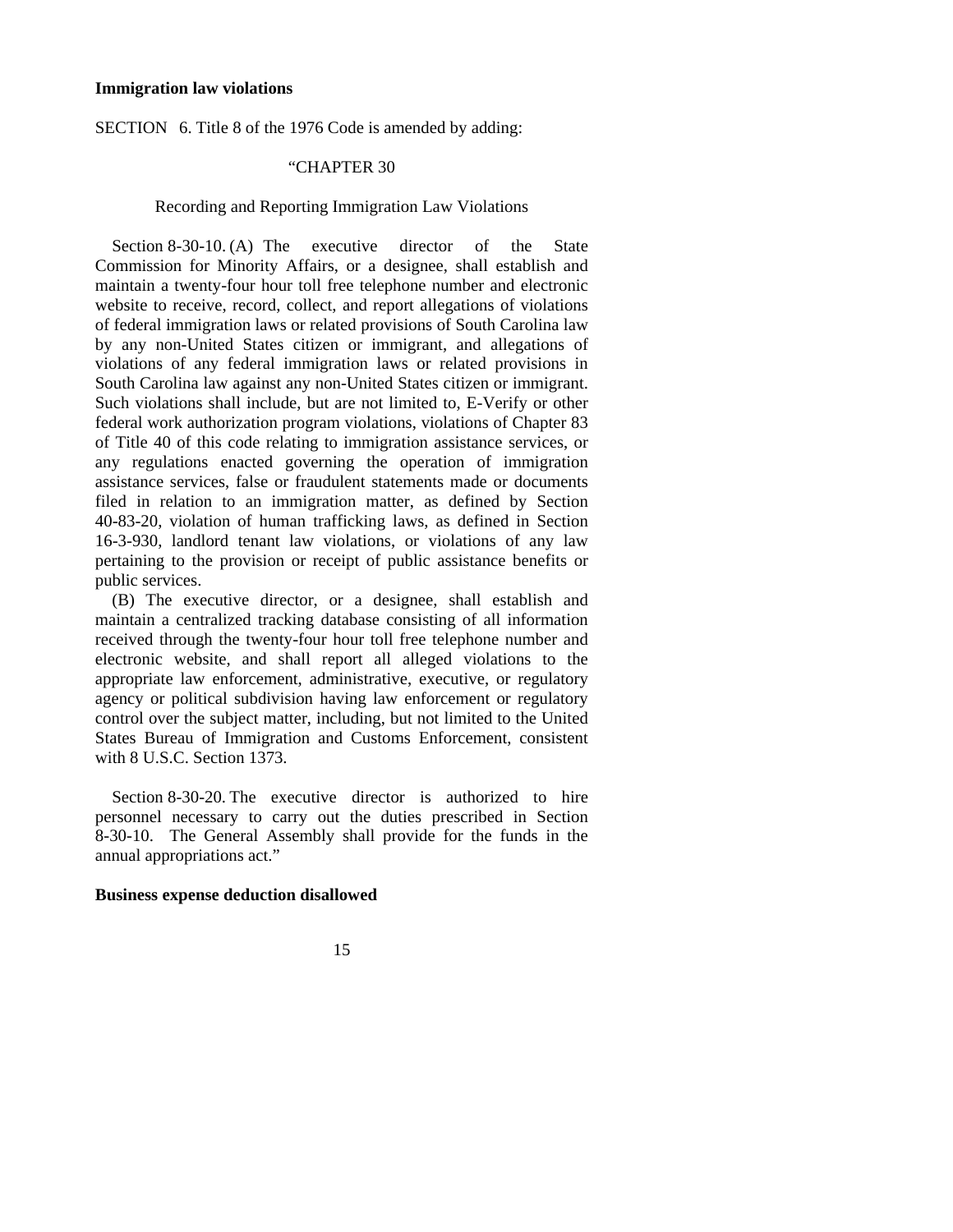SECTION 7. Chapter 6, Title 12 of the 1976 Code is amended by adding:

"Section 12-6-1175. (A) As used in this section:

 (1) 'Unauthorized alien' means an unauthorized alien as defined by 8 U.S.C. Section 1324A(h)(3).

 (2) 'Labor services' means the physical performance of services in this State.

 (B) On or after January 1, 2009, no wages or remuneration for labor services to an individual of six hundred dollars or more per annum may be claimed and allowed as a deductible business expense for state income tax purposes by a taxpayer if the individual is an unauthorized alien. The provisions of this subsection shall apply whether or not an Internal Revenue Service Form 1099 is issued in conjunction with the wages or remuneration.

 (C) This section shall not apply to a business domiciled in this State that is exempt from compliance with federal employment verification procedures under federal law.

 (D) This section shall not apply to an individual hired by the taxpayer prior to January 1, 2009.

 (E) This section shall not apply to a taxpayer where the individual being paid is not directly compensated or employed by said taxpayer.

 (F) This section shall not apply to wages or remuneration paid for labor services to any individual whose employment authorization status was verified in accordance with the provisions of Section 41-8-20.

 (G) A taxpayer must not be held liable for failing to comply with the provisions of this section, if, based on a reasonable investigation of the individual, the taxpayer did not know or should not have known that the individual was an unauthorized alien. For purposes of this subsection, a taxpayer shall be deemed to have conducted a reasonable investigation if the individual met the requirements of subsection (F), and the information provided by the individual to the taxpayer was facially correct.

 (H) The director of the South Carolina Department of Revenue is authorized to prescribe forms and promulgate regulations deemed necessary in order to administer and effectuate this section in accordance with the provisions of Chapter 23 of Title 1 of the South Carolina Code of Laws.

 (I) The director of the Department of Revenue shall send written notice of this section to all South Carolina employers no later than July 1, 2008."

### **Withholding of income tax required**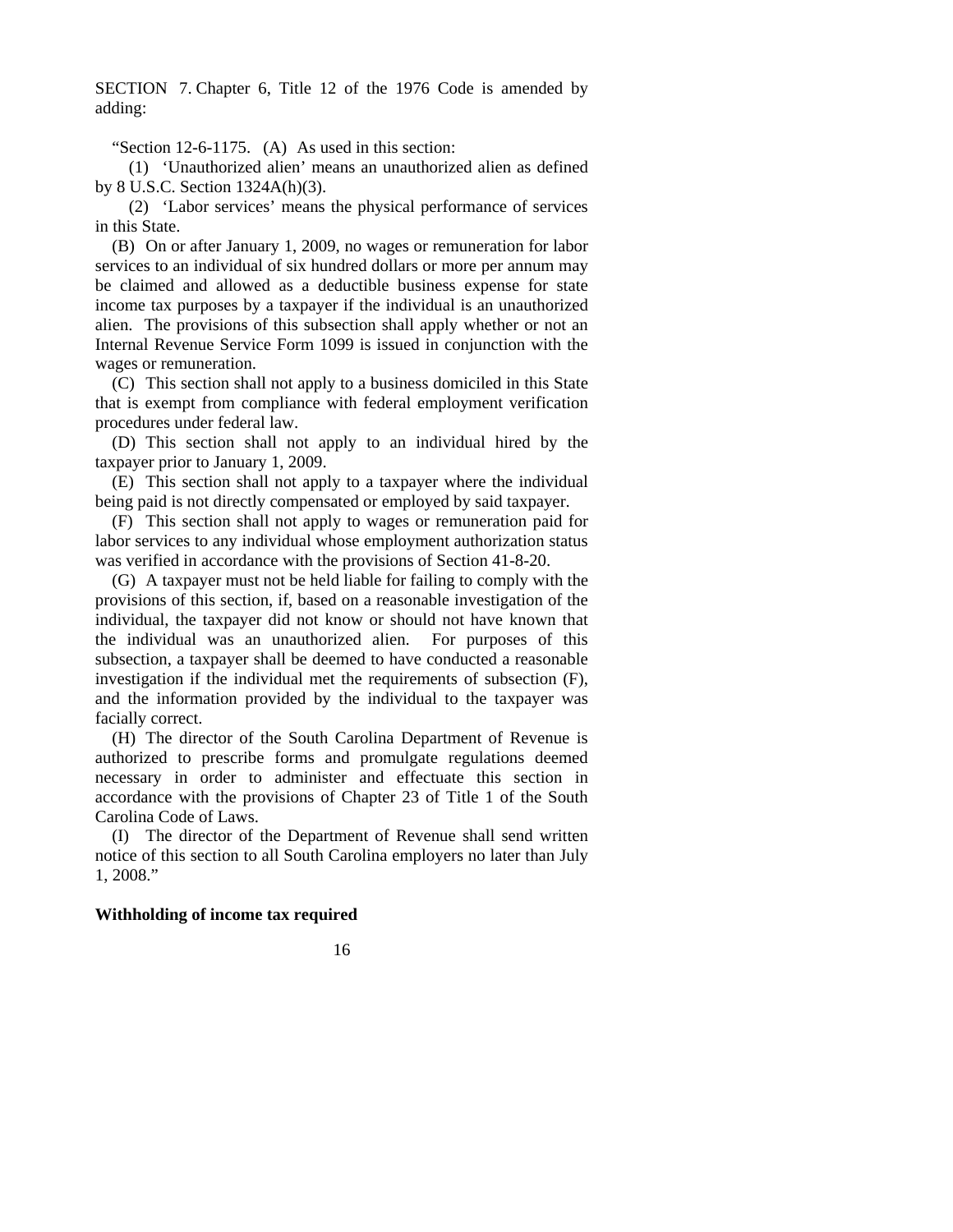SECTION 8. Chapter 8, Title 12 of the 1976 Code is amended by adding:

 "Section 12-8-595. (A) A withholding agent, as defined in Section 12-8-10, shall withhold state income tax at the rate of seven percent of the amount of compensation paid to an individual, which compensation is reported on Form 1099 and with respect to which the individual has:

 (1) failed to provide a taxpayer identification number or social security number;

 (2) failed to provide a correct taxpayer identification number or social security number; or

 (3) provided an Internal Revenue Service issued taxpayer identification number issued for nonresident aliens.

 (B) A withholding agent who fails to comply with the withholding requirements of this subsection shall be liable for the taxes required to have been withheld unless the withholding agent is exempt from federal withholding with respect to the individual pursuant to a properly filed Internal Revenue Service Form 8233 and has provided a copy of the form to the commissioner.

 (C) A withholding agent does not violate this section if the individual provides a false or incorrect social security number or taxpayer identification number that is facially correct and the withholding agent does not know or should not have known based on a reasonable investigation that the number provided is false or incorrect.

 (D) The director of the South Carolina Department of Revenue shall send written notice of this section to all South Carolina employers no later than July 1, 2008."

## **Furthering illegal entry or avoidance of detection**

SECTION 9. Article 5, Chapter 9, Title 16 of the 1976 Code is amended by adding:

 "Section 16-9-460. (A) It is a felony for a person knowingly or in reckless disregard of the fact that another person has come to, entered, or remained in the United States in violation of law to transport, move, or attempt to transport that person within the State or to solicit or conspire to transport or move that person within the State with intent to further that person's unlawful entry into the United States or avoiding apprehension or detection of that person's unlawful immigration status by state or federal authorities.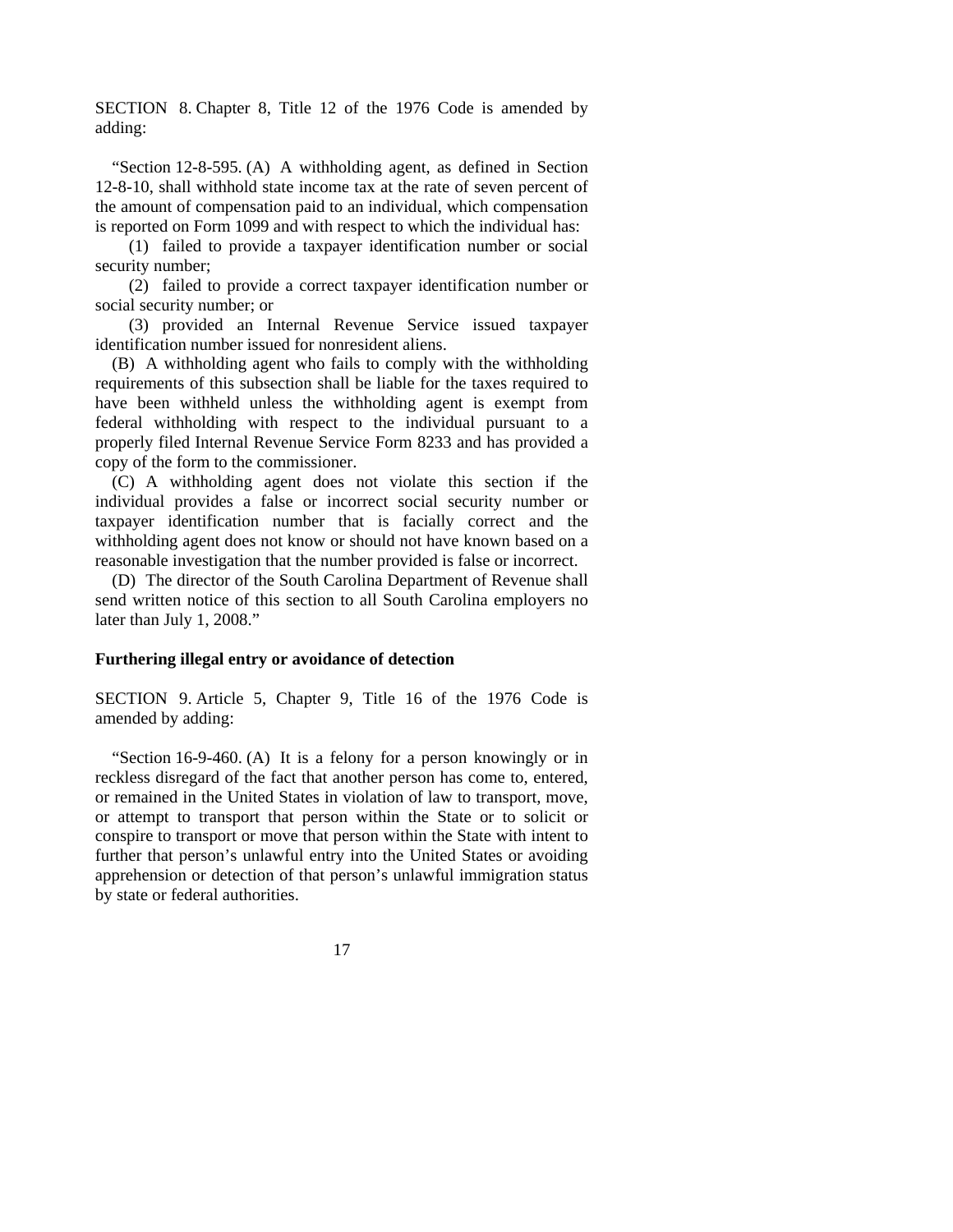(B) It is a felony for a person knowingly or in reckless disregard of the fact that another person has come to, entered, or remained in the United States in violation of law to conceal, harbor, or shelter from detection or to solicit or conspire to conceal, harbor, or shelter from detection that person in any place, including a building or means of transportation, with intent to further that person's unlawful entry into the United States or avoiding apprehension or detection of that person's unlawful immigration status by state or federal authorities.

 (C) A person who violates the provisions of subsection (A) or (B) of this section is guilty of a felony and, upon conviction, must be punished by a fine not to exceed five thousand dollars or by imprisonment for a term not to exceed five years, or both.

 (D) A person who is convicted of, pleads guilty to, or enters into a plea of nolo contendere to a violation of this section must not be permitted to seek or obtain any professional license offered by the State or any agency or political subdivision of the State.

 (E) Subsections (A) and (B) do not apply to programs, services, or assistance including soup kitchens, crisis counseling and intervention; churches or other religious institutions that are recognized as a 501(c)(3) organizations by the Internal Revenue Service; and short-term shelters specified by the United States Attorney General, in the United States Attorney General's sole discretion after consultation with appropriate federal agencies and departments, which:

 (i) deliver in-kind services at the community level, including through public or private nonprofit agencies;

 (ii) do not condition the provision of assistance, the amount of assistance provided, or the cost of assistance provided on the individual recipient's income or resources; and

 (iii) are necessary for the protection of life or safety. Shelter provided for strictly humanitarian purposes or provided under the Violence Against Women Act is not a violation of this section, so long as the shelter is not provided in furtherance of or in an attempt to conceal a person's illegal presence in the United States.

 (F) Providing health care treatment or services to a natural person who is in the United States unlawfully is not a violation of this section."

### **Financial identity fraud by false documents**

SECTION 10. Chapter 13, Title 16 of the 1976 Code is amended by adding: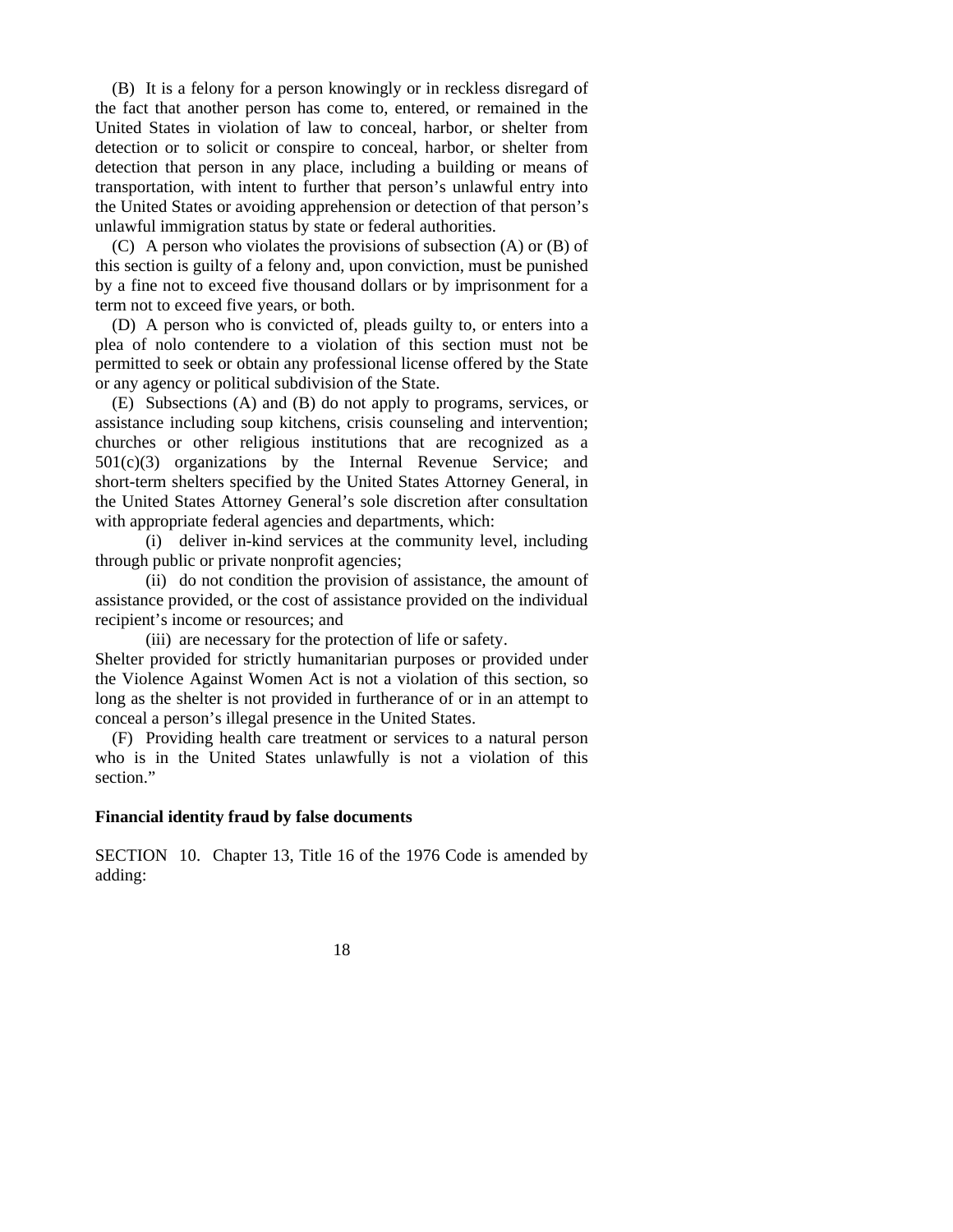"Section 16-13-525. (A) In addition to the penalties provided for in this chapter, a person who is convicted of, pleads guilty to, or enters into a plea of nolo contendere to financial identity fraud or identity fraud involving the false, fictitious, or fraudulent creation or use of documents that enable an alien who is unlawfully present in the United States to live or work in the United States, or to receive benefits administered by an agency or political subdivision of this State, must disgorge any benefit received or make restitution to the agency or political subdivision that administered the benefit or entitlement program, or both. A criminal charge pursuant to this chapter shall not preempt or preclude additional appropriate civil or criminal charges or penalties.

 (B) A person who suffers an ascertainable loss of money or property, real or personal, as a result of a conviction or plea to a violation of financial identity fraud or identity fraud involving a matter described in subsection (A), may bring an action individually, or in a representative capacity, to recover actual damages against any person convicted of the violation. If a court finds that a violation has been established, the court shall award three times the actual damages sustained and may provide such other relief as it considers necessary or proper. Upon the finding by the court of a violation, the court shall award to the person bringing this action pursuant to this section reasonable attorney's fees and costs.

 (C) A person convicted of a violation of this subsection is jointly and severally liable for a loss suffered by a person or an agency or political subdivision of the State.

 (D)(1) It is unlawful for a person to display, cause or permit to be displayed, or have in his possession a false, fictitious, fraudulent, or counterfeit identity document including, but not limited to, a driver's license or social security card for the purpose of offering proof of United States citizenship or classification by the United States as an alien lawfully admitted for temporary or permanent residence under federal immigration law.

(2) A person who violates the provisions of this section:

 (a) for a first offense, is guilty of a misdemeanor and, upon conviction, must be fined not more than one hundred dollars or imprisoned not more than thirty days; and

 (b) for a second offense or subsequent offenses, is guilty of a felony and, upon conviction, must be fined not more than five hundred dollars or imprisoned not more than five years.

 (E) A violation of the provisions of this section is considered a separate criminal offense and does not preclude prosecution for perjury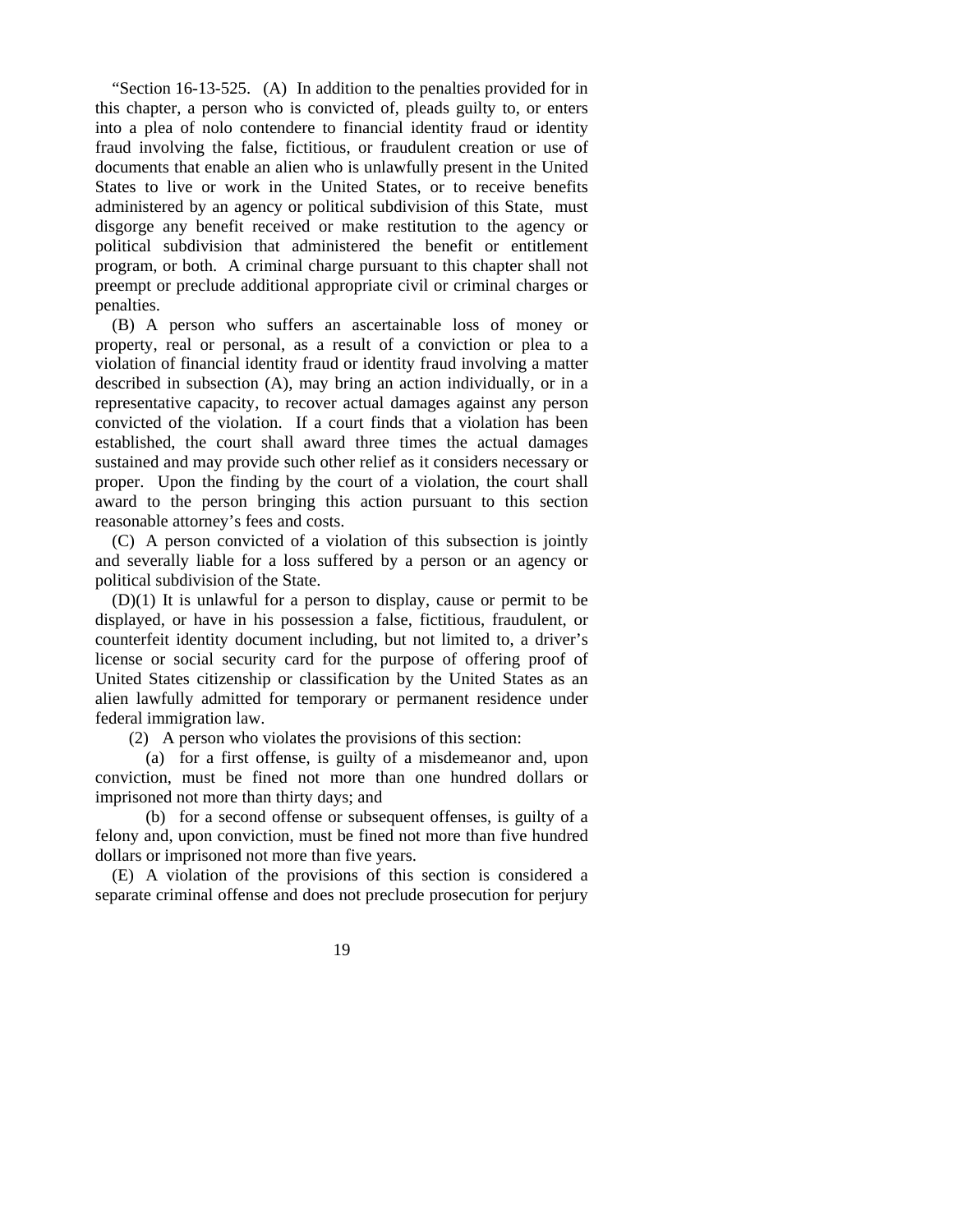pursuant to Section 16-9-10 in addition to prosecution pursuant to the provisions of this section.

 (F) In enforcing the terms of this section, no state officer shall attempt to make an independent judgment of an alien's immigration status. State officials must verify any alien's status with the federal government in accordance with 8 U.S.C. Section 1373(c)."

#### **Verification of nationality of prisoners**

SECTION 11. Chapter 3, Title 23 of the 1976 Code is amended by adding:

# "Article 13

#### Verification of Nationality of Prisoners

 Section 23-3-1100. (A) If a person is charged with a criminal offense and is confined for any period in a jail of the State, county, or municipality, or a jail operated by a regional jail authority, a reasonable effort shall be made to determine whether the confined person is an alien unlawfully present in the United States.

 (B) If the prisoner is an alien, the keeper of the jail or other officer must make a reasonable effort to verify whether the prisoner has been lawfully admitted to the United States or if the prisoner is unlawfully present in the United States. Verification must be made within seventy-two hours through a query to the Law Enforcement Support Center (LESC) of the United States Department of Homeland Security or other office or agency designated for that purpose by the United States Department of Homeland Security. If the prisoner is determined to be an alien unlawfully present in the United States, the keeper of the jail or other officer shall notify the United States Department of Homeland Security.

 (C) Upon notification to the United States Department of Homeland Security pursuant to subsection (B), the keeper of the jail must account for daily expenses incurred for the housing, maintenance, and care of the prisoner who is an alien unlawfully present in the United States and must forward an invoice to the Department of Homeland Security for these expenses.

 (D) Nothing in this section shall be construed to deny a person bond or from being released from confinement when such person is otherwise eligible for release. However, pursuant to the provisions of Section 17-15-30, a court setting bond shall consider whether the person charged is an alien unlawfully present in the United States.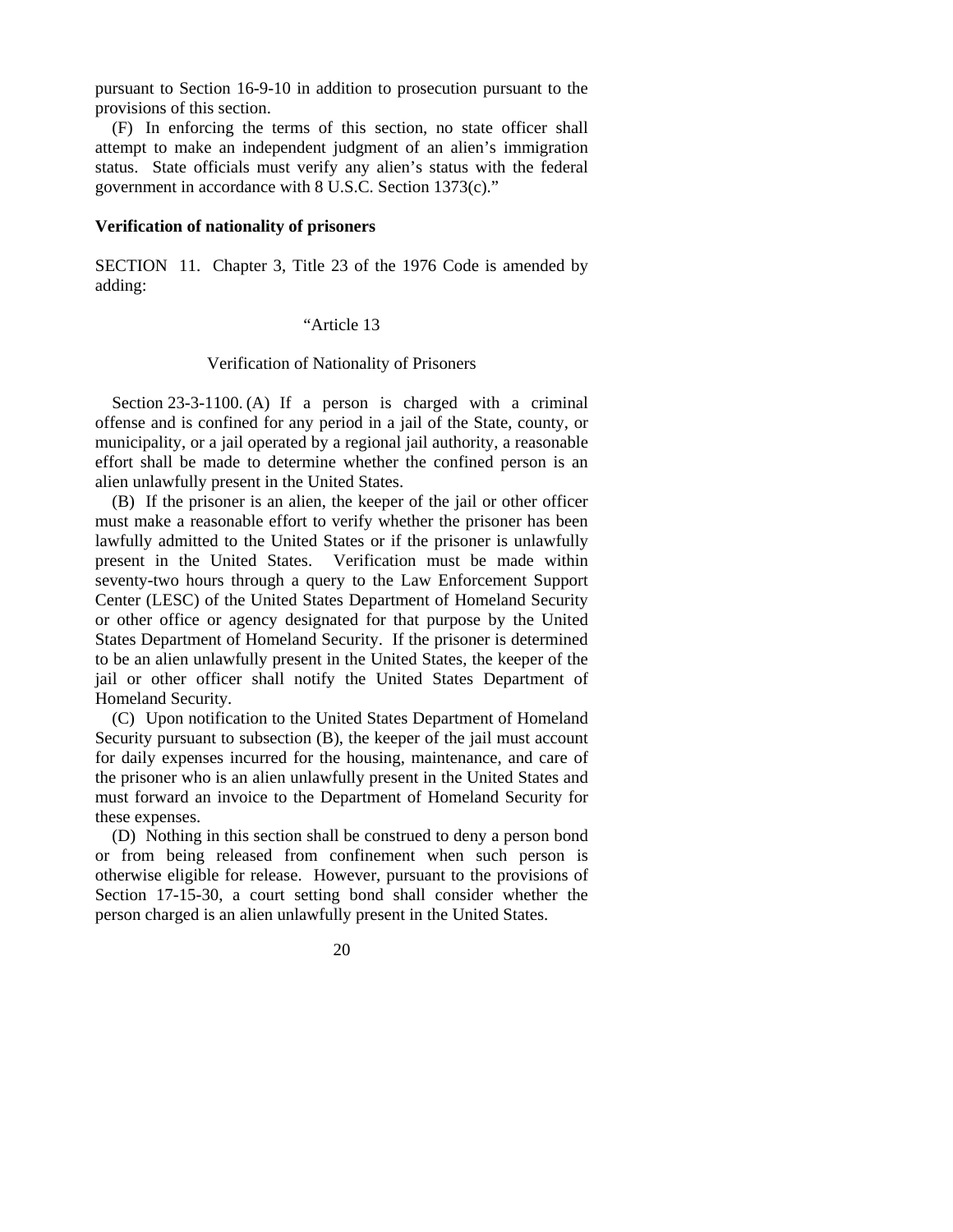(E) The State Law Enforcement Division shall promulgate regulations to comply with the provisions of this section in accordance with the provisions of Chapter 23 of Title 1 of the South Carolina Code of Laws.

 (F) In enforcing the terms of this section, no state officer shall attempt to make an independent judgment of an alien's immigration status. State officials must verify an alien's status with the federal government in accordance with 8 U.S.C. Section 1373(c)."

#### **Wrongful discharge of authorized worker**

SECTION 12. Chapter 1, Title 41 of the 1976 Code is amended by adding:

 "Section 41-1-30. (A) There is a civil right of action for wrongful termination against an employer who discharges an employee authorized to work in the United States for the purpose of replacing that employee with a person the employer knows or should reasonably know is an unauthorized alien.

(B) An aggrieved employee must show all of the following:

 (a) the replacement occurred within sixty days of the date of the employee's termination;

 (b) the replacement worker was an unauthorized alien at the time of the replacement;

 (c) the employer knew or reasonably should have known of the replacement worker's status; and

 (d) the replacement worker filled duties and responsibilities the employee vacated.

(C) This section does not create an employment contract for either a public or private employer.

(D) An employee who brings a civil suit pursuant to this section is limited to the following recovery:

(1) reinstatement to his former position;

- (2) actual damages; and
- (3) lost wages.

 (E) A cause of action does not arise against an employer who submits the necessary identifying information for all employees through the Systematic Alien Verification of Entitlement (SAVE) program, the E-Verify Program or a successor program used for verification of work authorization and operated by the United States Department of Homeland Security.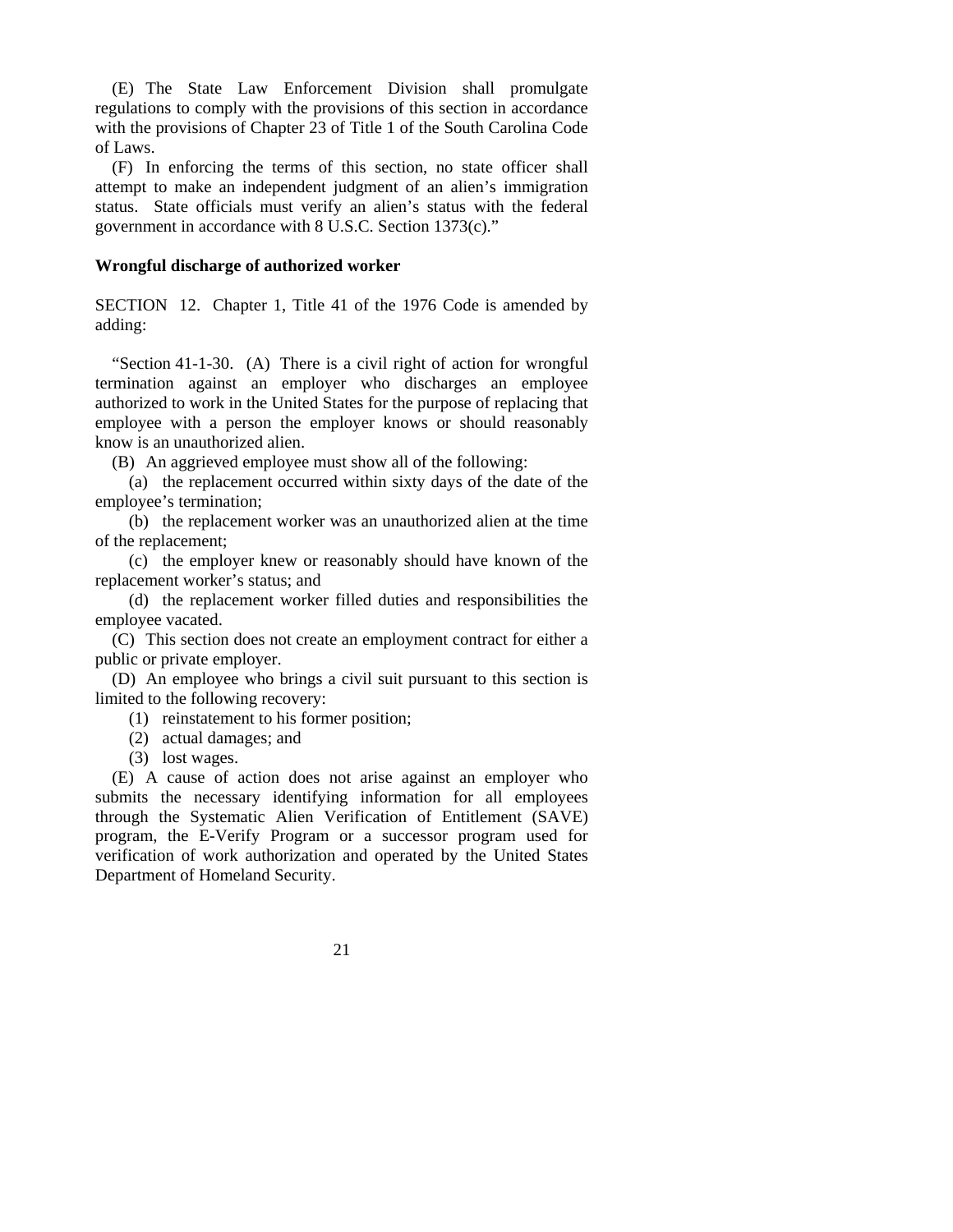(F) Any cause of action arising pursuant to this section is equitable in nature and must be brought within one year of the date of the alleged violation.

 (G) For any action brought pursuant to this section, the court may award attorney fees to the prevailing party.

 (H) The provisions of this section do not apply to a private employer who terminates an employee to comply with the provisions of Chapter 8 of Title 41.

 (I) This section takes effect ninety days after the effective date of the act."

#### **Registration of immigration assistance services**

SECTION 13. Title 40 of the 1976 Code is amended by adding:

# "CHAPTER 83

## Registration of Immigration Assistance Services

 Section 40-83-10. This act shall be cited as the 'Registration of Immigration Assistance Service Act'.

Section 40-83-20. As used in this chapter, the term:

 (A) 'Compensation' means money, property, services, promise of payment, or anything else of value given in exchange for a service.

 (B) 'Director' means the Director of the South Carolina Department of Labor, Licensing and Regulation, or his designee.

 (C) 'Employed by' means that a person is on the payroll of the employer and the employer deducts from the employee's paycheck social security and withholding taxes or that a person receives compensation from the employer on a commission basis or as an independent contractor.

 (D) 'Immigration assistance service' means information or action provided or offered to customers or prospective customers related to immigration matters, excluding legal advice, recommending a specific course of legal action or providing other assistance that requires legal analysis, legal judgment, or interpretation of the law.

 (E) 'Immigration matter' means a proceeding, filing, or action affecting the nonimmigrant, immigrant, or citizenship status of any person that arises under:

 (1) immigration and naturalization law, executive order, or presidential proclamation of the United States or any foreign country; or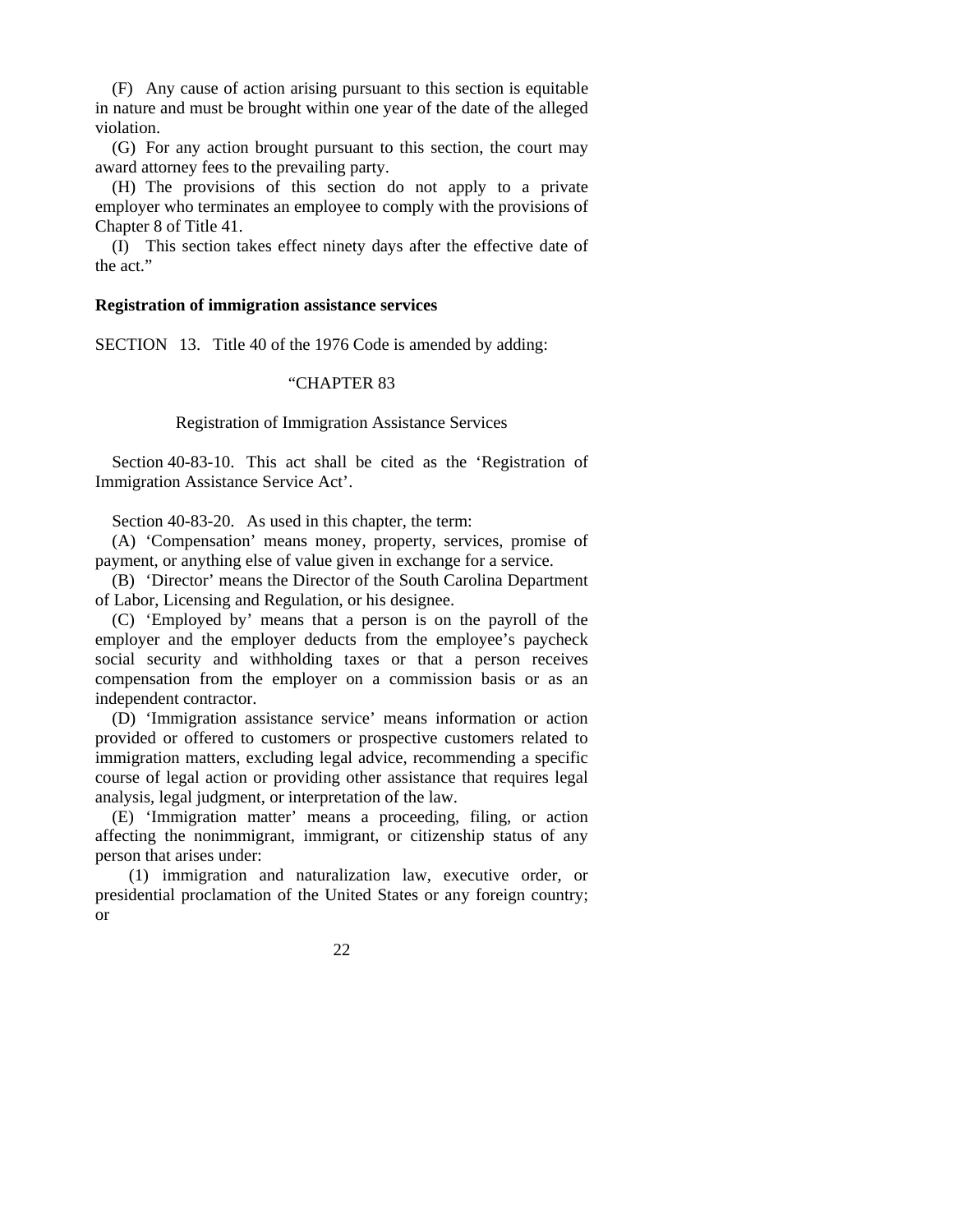(2) action of the United States Department of Labor, the United States Department of State, the United States Department of Homeland Security, or the United States Department of Justice.

 Section 43-83-30. (A) A person who provides or offers to provide immigration assistance service shall perform only the following services:

 (1) completing a government agency form, requested by the customer and appropriate to the customer's needs only if the completion of that form does not involve a legal judgment for that particular matter;

 (2) transcribing responses to a government agency form that is related to an immigration matter but not advising a customer as to his or her answers on those forms;

 (3) translating information on forms to a customer and translating the customer's answers to questions posed on those forms;

 (4) securing for the customer supporting documents currently in existence, such as birth and marriage certificates, which may be needed to be submitted with government agency forms;

(5) translating documents from a foreign language into English;

 (6) notarizing signatures on government agency forms, if the person performing the service is a notary public commissioned in the State of South Carolina and is lawfully present in the United States;

 (7) making referrals, without a fee, to attorneys who could undertake legal representation for a person in an immigration matter;

 (8) preparing or arranging for the preparation of photographs and fingerprints;

 (9) arranging for the performance of medical testing (including X-rays and AIDS tests) and the obtaining of reports of such test results;

(10) conducting English language and civics courses; and

 (11) performing other services that the director determines by rule may be appropriately performed by such persons in light of the purposes of this chapter.

(B) The following persons are exempt from this chapter:

 (1) an attorney licensed to practice law in South Carolina or an attorney licensed to practice law in another state or territory of the United States or in a foreign country when acting with the approval of a judge having lawful jurisdiction over the matter;

 (2) a legal intern, clerk, paralegal, or person in a similar position employed by and under the direct supervision of a licensed attorney meeting the requirements in item (1) of this subsection and rendering immigration assistance service in the course of employment; or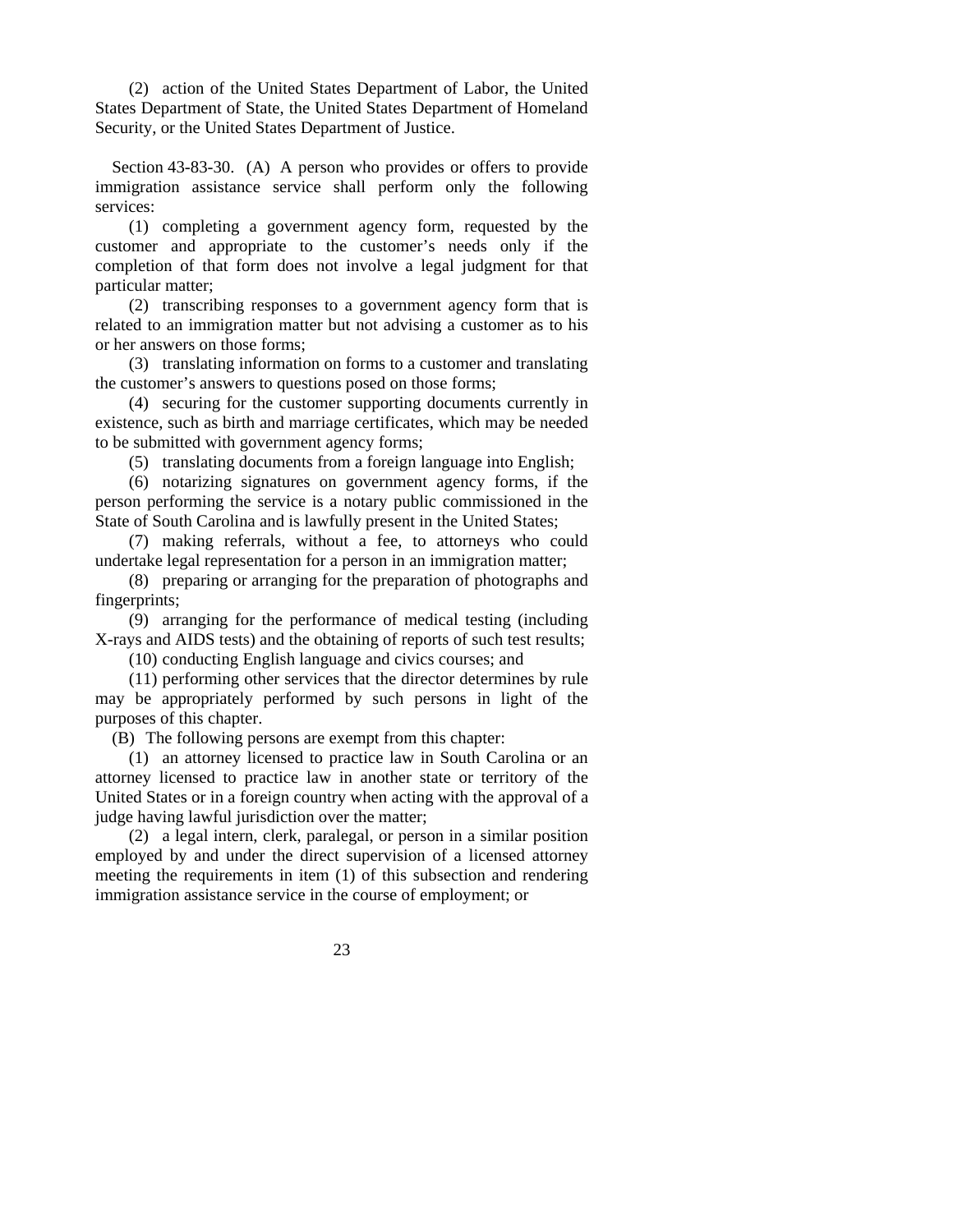(3) a not-for-profit organization recognized by the Board of Immigration Appeals under 8 C.F.R. 292.2(a), to include, but not be limited to, religious, charitable, social service, or similar organizations, and employees of those organizations accredited under 8 C.F.R.  $292.2(d)$ .

 (C) This chapter does not regulate any business to the extent that such regulation is prohibited or preempted by federal law.

 (D) A person performing the services described in this chapter shall obtain a business license from the Department of Labor, Licensing and Regulation, and as may be required by a local governing authority.

 (E) A person who provides or offers immigration assistance service and is not exempted under this chapter shall post signs at his or her place of business setting forth information in English and in every other language in which the person provides or offers to provide immigration assistance service. Each language shall be on a separate sign. Signs shall be posted in a location where the signs will be visible to customers. Each sign shall be at least twelve inches by seventeen inches and shall contain the following statement:

 'I AM NOT AN ATTORNEY LICENSED TO PRACTICE LAW AND MAY NOT GIVE LEGAL ADVICE OR ACCEPT FEES FOR LEGAL ADVICE.'

 (F) Each person engaged in immigration assistance service who is not an attorney who advertises immigration assistance service in a language other than English, whether by radio, television, signs, pamphlets, newspapers, or other written communication, with the exception of a single desk plaque, must include in the document, advertisement, stationery, letterhead, business card, or other comparable written material the following notice in English and the language in which the written communication appears. This notice shall be of a conspicuous font size, if in writing, and shall state:

 'I AM NOT AN ATTORNEY LICENSED TO PRACTICE LAW AND MAY NOT GIVE LEGAL ADVICE OR ACCEPT FEES FOR LEGAL ADVICE.'

 If an advertisement is by radio or television, the statement may be modified but must include substantially the same information.

 (G) A person who provides or offers immigration assistance service and who is not exempted pursuant to the provisions of this chapter may not literally translate from English into another language any document, advertisement, stationery, letterhead, business card, or other comparable written material terms or titles including, but not limited to, notary public, notary, licensed attorney, lawyer, or another term that implies the person is an attorney.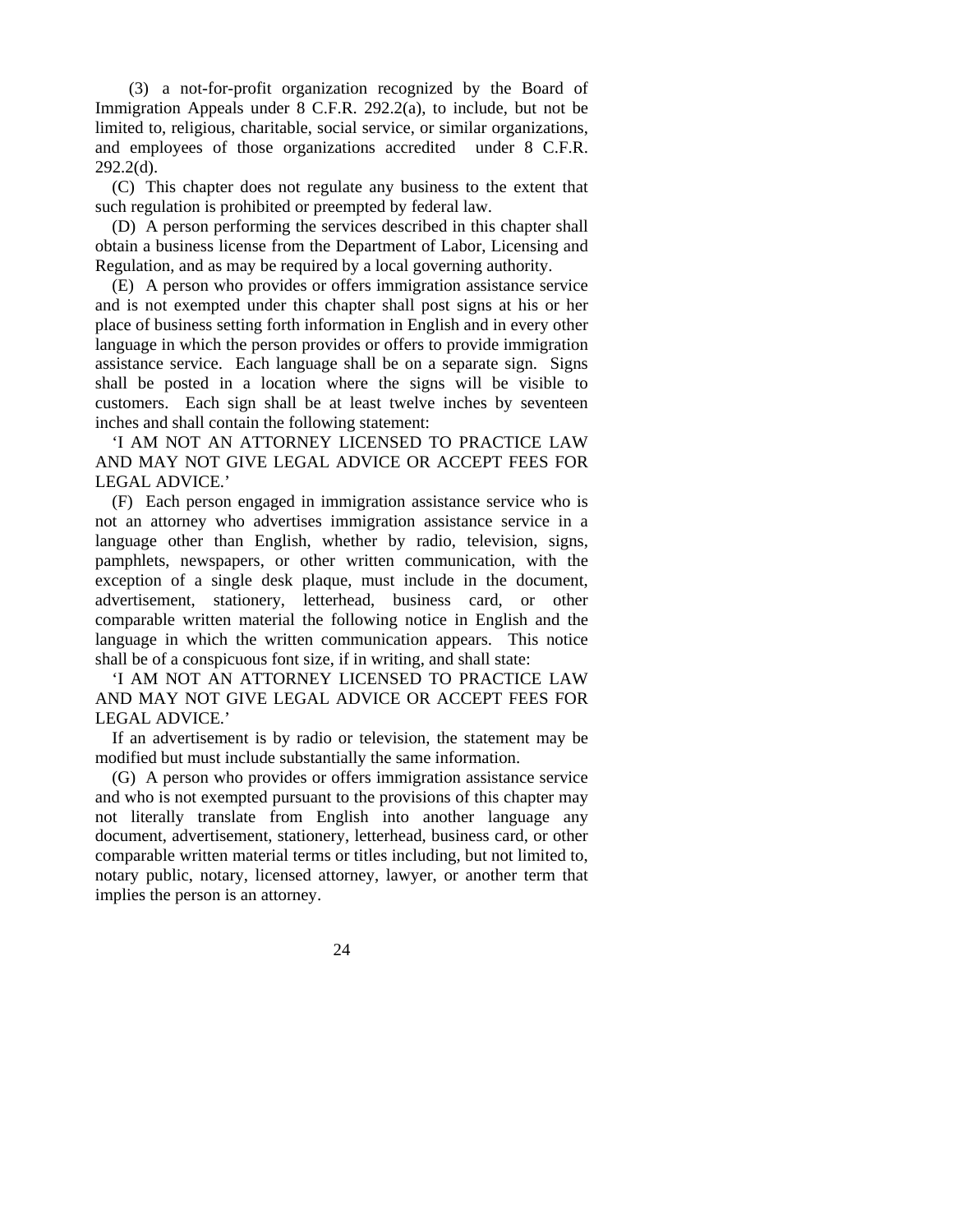(H) A person engaged in providing immigration services who is not exempted under this chapter may not:

 (1) accept payment in exchange for providing legal advice or any other assistance that requires legal analysis, legal judgment, or interpretation of the law;

 (2) refuse to return documents supplied by, prepared on behalf of, or paid for by the customer upon the request of the customer. These documents must be returned upon request even if there is a fee dispute between the immigration assistant and the customer;

 (3) represent or advertise, in connection with providing assistance in immigration matters, other titles or credentials, including, but not limited to, 'notary public' or 'immigration consultant', that could cause a customer to believe that the person possesses special professional skills or is authorized to provide advice on an immigration matter, provided that a certified notary public may use the term 'notary public' if the use is accompanied by the statement that the person is not an attorney. The term 'notary public' may not be translated into another language;

 (4) provide legal advice, recommend a specific course of legal action, or provide any other assistance that requires legal analysis, legal judgment, or interpretation of the law; or

 (5) make any misrepresentation or false statement, directly or indirectly, to influence, persuade, or induce patronage.

 (I) Violations of this chapter may result in a civil penalty of up to one thousand dollars per violation and the revocation of the business license of the immigration assistance service. A fine charged pursuant to this chapter shall not preempt or preclude additional appropriate civil or criminal penalties to include disgorgement and restitution.

 (J) Any person who knowingly and willfully makes a false, fictitious, or fraudulent statement or representation in any document prepared or executed as part of the provision of immigration assistance services in an immigration matter pursuant to this chapter, or anyone who aids or abets a person in knowingly and willfully making a false, fictitious, or fraudulent statement or representation in any document prepared or executed as part of the provision of immigration assistance services in an immigration matter pursuant to this chapter, or who solicits or conspires to make a false, fictitious, or fraudulent statement or representation in any document prepared or executed as part of the provision of immigration assistance services in an immigration matter pursuant to this chapter shall be guilty of a felony and, upon conviction, must be fined in the discretion of the court or imprisoned not more than ten years, or both. In addition, a person convicted of this subsection must disgorge any benefit received or make restitution, or both, to the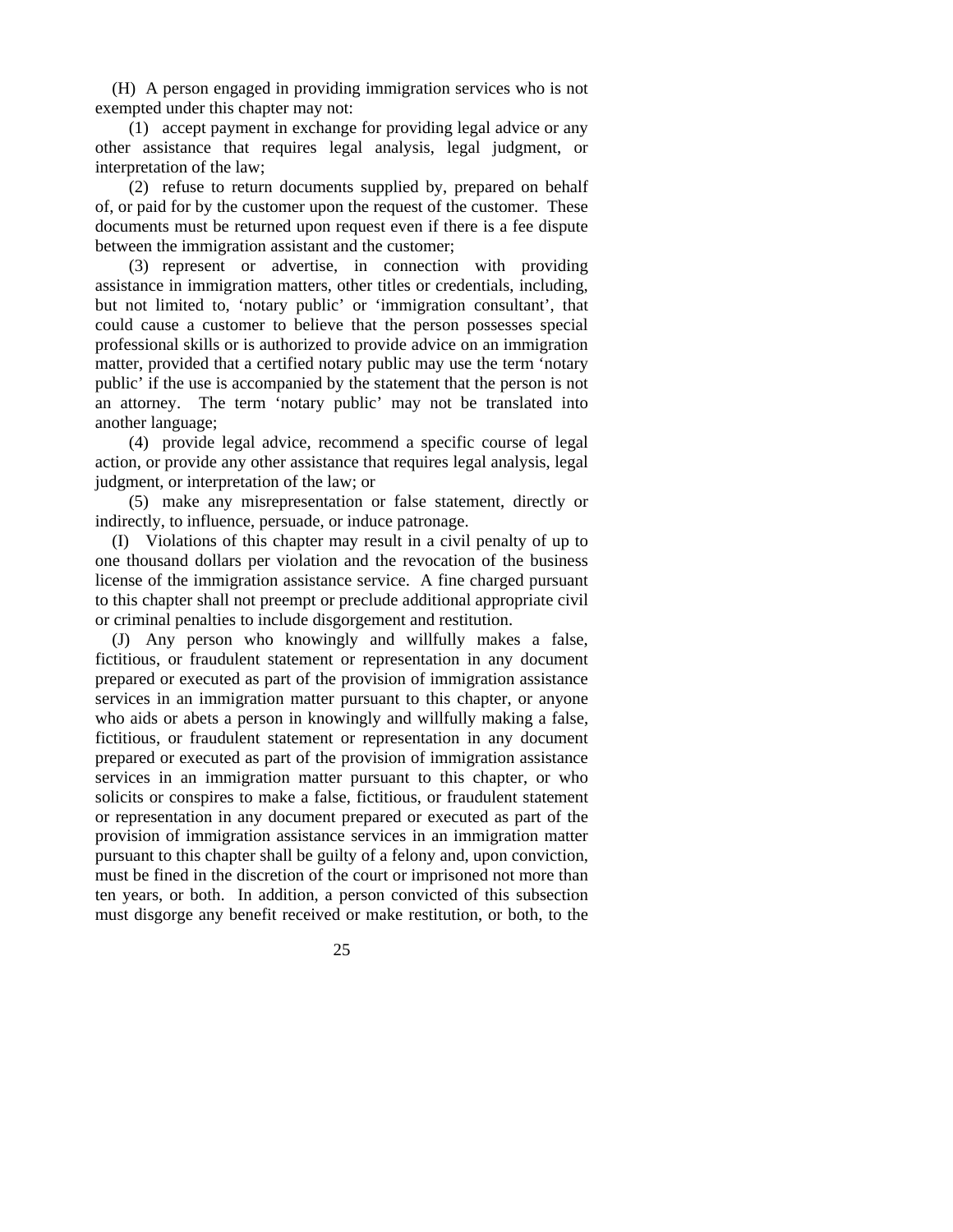agency or political subdivision that administered the benefit or entitlement program. It is a separate violation of this subsection each time a person knowingly and willfully makes, aids, or abets in the making of, or solicits or conspires to make a false, fictitious, or fraudulent statement or representation in any document prepared or executed pursuant to this subsection. A criminal charge pursuant to this chapter shall not preempt or preclude additional appropriate civil or criminal charges or penalties. A person who suffers any ascertainable loss of money or property, real or personal, as a result of a conviction or plea to a violation of this subsection may bring an action individually, or in a representative capacity, to recover actual damages from any person convicted of the violation of this subsection. If the court finds that a violation has been established, the court shall award three times the actual damages sustained and may provide such other relief as it considers necessary or proper. Upon the finding by the court of a violation, the court shall award to the person bringing such action under this section reasonable attorney's fees and costs.

 (K) Persons convicted of a violation of this subsection are jointly and severally liable for any loss suffered by any person or any agency or political subdivision of the State.

 (L) The director shall promulgate regulations not inconsistent with this chapter for the implementation, administration, and enforcement of this chapter in accordance with the provisions of Chapter 23 of Title 1 of the South Carolina Code of Laws.

 (M) This chapter shall not apply to anyone employed by or working for an educational institution who is registered as a designated school official with the SEVIS program, or a successor program, operated by the United States Department of Homeland Security."

# **State grand jury jurisdiction**

SECTION 14. Section  $14-7-1630(A)(8)$  and (9) of the 1976 Code, as last amended by Act 82 of 2007, is further amended to read:

 "(8) a crime involving obscenity including, but not limited to, a crime as provided in Article 3, Chapter 15, Title 16 or any attempt, aiding, abetting, solicitation, or conspiracy to commit a crime involving obscenity;

 (9) a crime involving the knowing and willful making of, aiding and abetting in the making of, or soliciting or conspiring to make a false, fictitious, or fraudulent statement or representation in an affidavit regarding an alien's lawful presence in the United States, as defined by law, if the number of violations exceeds twenty or if the public benefit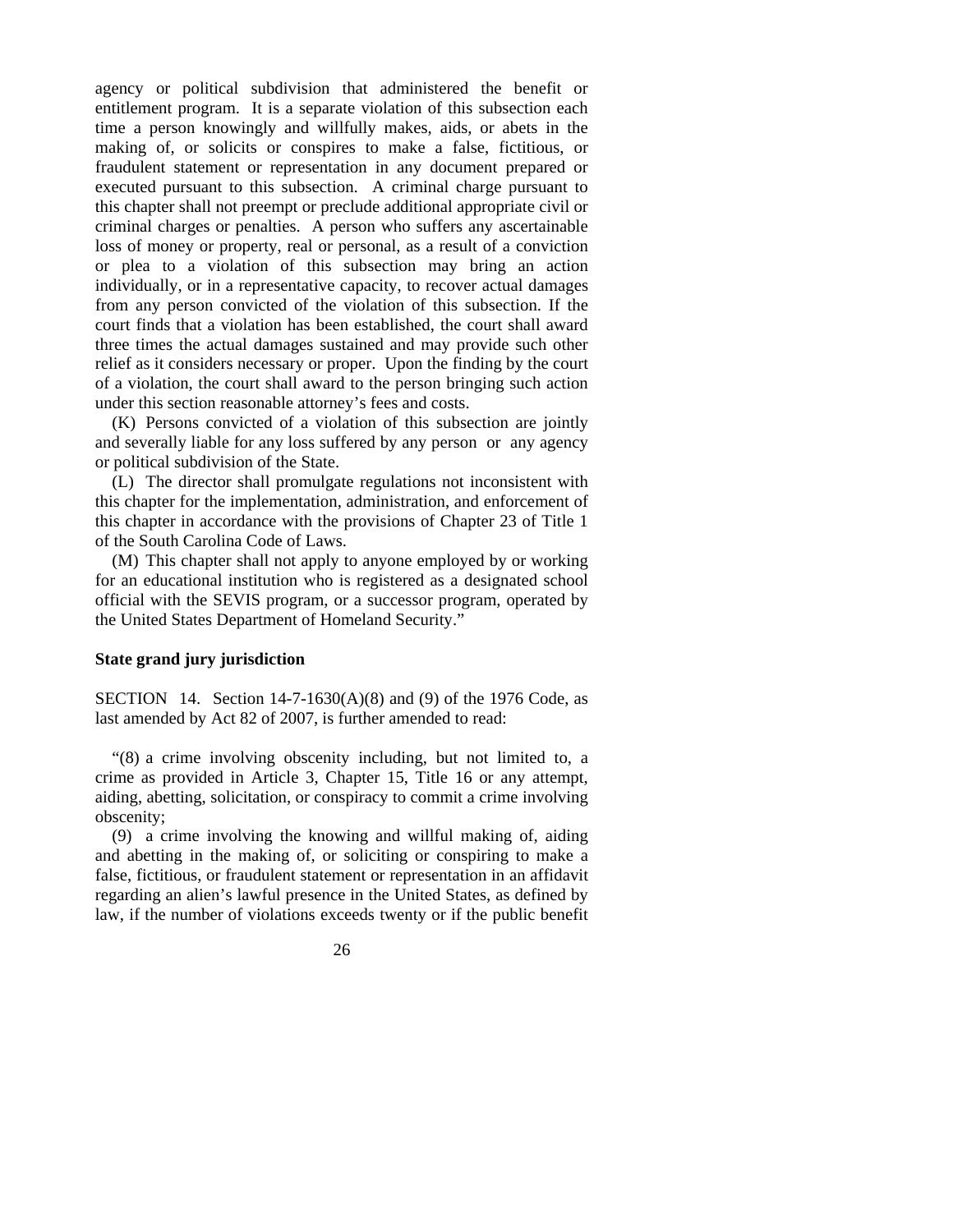received by a person from a violation or combination of violations exceeds twenty thousand dollars;

 (10) a crime involving financial identity fraud or identity fraud involving the false, fictitious, or fraudulent creation or use of documents used in an immigration matter as defined in Section 16-13-525, if the number of violations exceeds twenty, or if the value of the ascertainable loss of money or property suffered by a person or persons from a violation or combination of violations exceeds twenty thousand dollars;

 (11) a crime involving the knowing and willful making of, aiding or abetting in the making of, or soliciting or conspiring to make a false, fictitious, or fraudulent statement or representation in a document prepared or executed as part of the provision of immigration assistance services in an immigration matter, as defined by law, if the number of violations exceeds twenty, or if a benefit received by a person from a violation or combination of violations exceeds twenty thousand dollars; and

 (12) a knowing and willful crime involving actual and substantial harm to the water, ambient air, soil or land, or both soil and land. This crime includes a knowing and willful violation of the Pollution Control Act, the Atomic Energy and Radiation Control Act, the State Underground Petroleum Environmental Response Bank Act, the State Safe Drinking Water Act, the Hazardous Waste Management Act, the Infectious Waste Management Act, the Solid Waste Policy and Management Act, the Erosion and Sediment Control Act, the South Carolina Mining Act, and the Coastal Zone Management Act, or a knowing and willful crime arising out of or in connection with environmental laws, or any attempt, aiding, abetting, solicitation, or conspiracy to commit a knowing and willful crime involving the environment if the anticipated actual damages including, but not limited to, the cost of remediation, are two million dollars or more, as certified by an independent environmental engineer who must be contracted by the Department of Health and Environmental Control. If the knowing and willful crime is a violation of federal law, then a conviction or an acquittal pursuant to federal law for the same act is a bar to the impaneling of a state grand jury pursuant to this section."

## **Firearms and illegal aliens**

SECTION 15. Article 6, Chapter 23, Title 16 of the 1976 Code is amended by adding: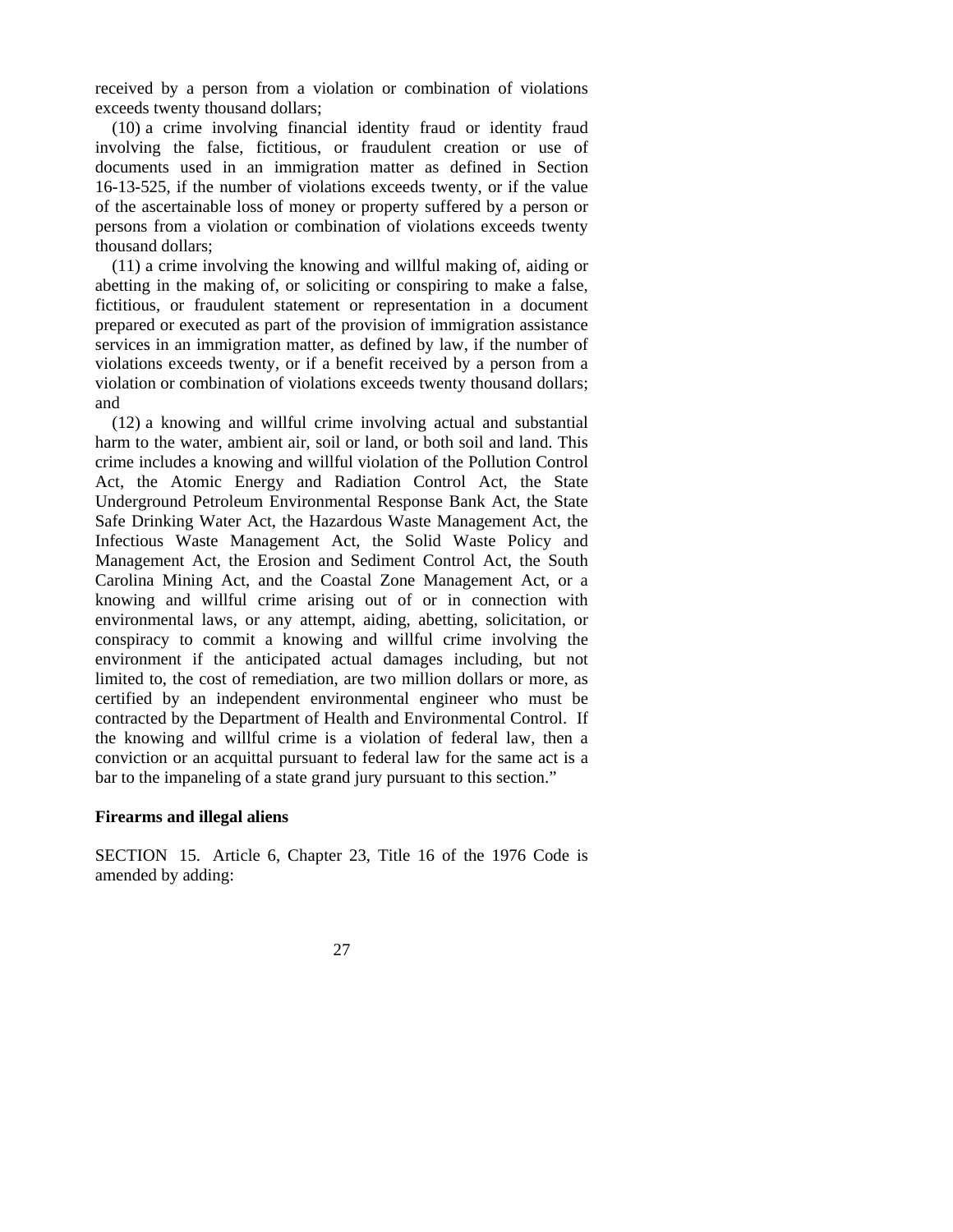"Section 16-23-530. (A) It is unlawful for an alien unlawfully present in the United States to possess, purchase, offer to purchase, sell, lease, rent, barter, exchange, or transport into this State a firearm.

 (B) It is unlawful for a person to knowingly sell, offer to sell, deliver, lease, rent, barter, exchange, or transport for sale into this State a firearm to a person knowing that such person is not lawfully present in the United States.

 (C) A person violating the provisions of subsection (A) of this section is guilty of a felony and, upon conviction, must be fined not more than ten thousand dollars or imprisoned not more than ten years, or both.

 (D) A person violating the provisions of subsection (B) of this section is guilty of a misdemeanor and, upon conviction, must be fined not more than two thousand dollars or imprisoned not more than three years, or both."

# **Conditions of release**

SECTION 16. Section 17-15-30 of the 1976 Code, as last amended by Act 106 of 2005, is further amended to read:

 "Section 17-15-30. (A) In determining conditions of release that will reasonably assure appearance, or if release would constitute an unreasonable danger to the community, the court may, on the basis of available information, consider the nature and circumstances of the offense charged and the accused's:

- (1) family ties;
- (2) employment;
- (3) financial resources;
- (4) character and mental condition;
- (5) length of residence in the community;
- (6) record of convictions; and

 (7) record of flight to avoid prosecution or failure to appear at other court proceedings.

(B) The court shall consider:

(1) the accused's criminal record;

 (2) all incident reports generated as a result of the offense charged, if available; and

 (3) whether the accused is an alien unlawfully present in the United States, and poses a substantial flight risk due to this status."

#### **Higher education and illegal aliens**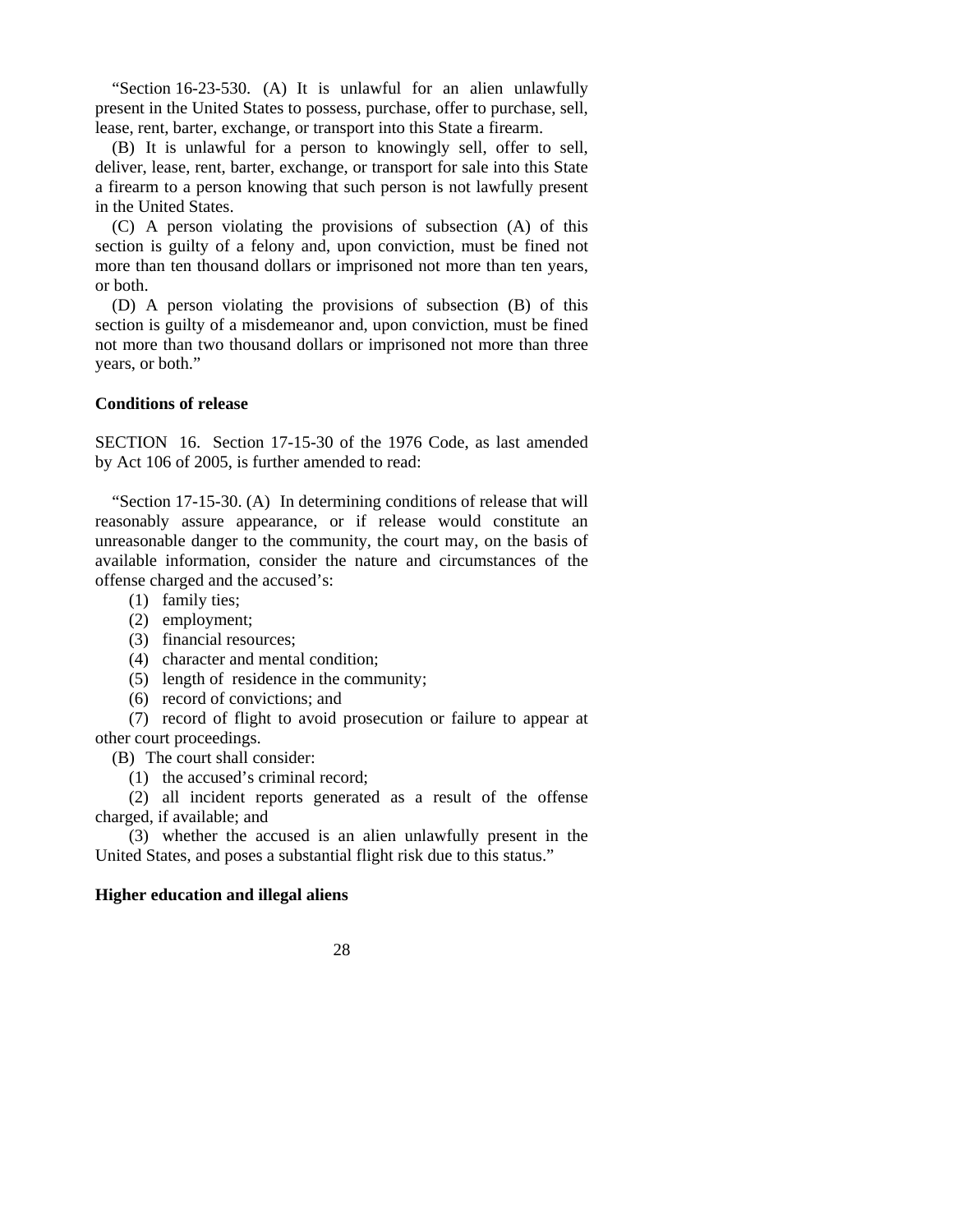SECTION 17. Chapter 101, Title 59 of the 1976 Code is amended by adding:

 "Section 59-101-430. (A) An alien unlawfully present in the United States is not eligible to attend a public institution of higher learning in this State, as defined in Section 59-103-5. The trustees of a public institution of higher learning in this State shall develop and institute a process by which lawful presence in the United States is verified. In doing so, institution personnel shall not attempt to independently verify the immigration status of any alien, but shall verify any alien's immigration status with the federal government pursuant to 8 U.S.C. Section 1373(c).

 (B) An alien unlawfully present in the United States is not eligible on the basis of residence for a public higher education benefit including, but not limited to, scholarships, financial aid, grants, or resident tuition."

#### **State preemption of local law**

SECTION 18. Chapter 1, Title 6 of the 1976 Code is amended by adding:

 "Section 6-1-170. (A) For purposes of this section, 'political subdivision' includes, but is not limited to, a municipality, county, school district, special purpose district, or public service district.

 (B) A political subdivision of this State may not enact any ordinance or policy that limits or prohibits a law enforcement officer, local official, or local government employee from seeking to enforce a state law with regard to immigration.

 (C) A political subdivision of this State may not enact any ordinance or policy that limits or prohibits a law enforcement officer, local official, or local government employee from communicating to appropriate federal or state officials with regard to the immigration status of any person within this State.

 (D) A city, county, municipality, or other local government or political subdivision may not enact any ordinance, policy, regulation, or other legislation pertaining to the employment, licensing, permitting, or otherwise doing business with a person based upon that person's authorization to work in the United States that exceeds or otherwise conflicts with federal law or that is in conflict with state law. An enactment found to be in conflict with federal or state law is void."

#### **Illegal aliens and private employment**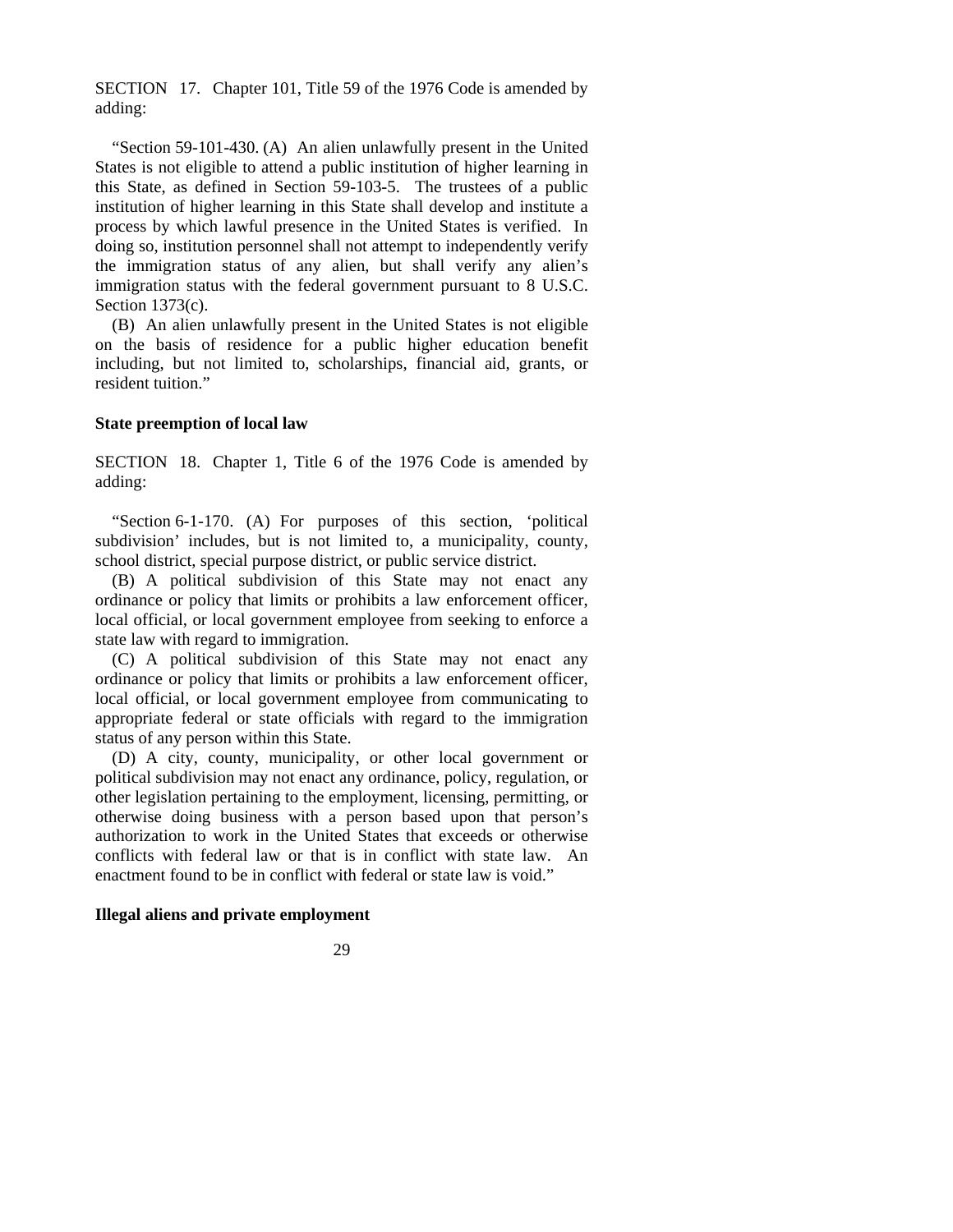SECTION 19. Title 41 of the 1976 Code is amended by adding:

# "CHAPTER 8

#### Illegal Aliens and Private Employment

Section 41-8-10. As used in this chapter:

 (A) 'Agency' means any agency, department, board, or commission of this State or any political subdivision of this State that issues a license for the purposes of operating a business in this State.

 (B) 'Director' means the Director of the Department of Labor, Licensing and Regulation or his designee.

 (C) 'License' means an agency permit, certificate, approval, registration, charter, or similar form of authorization that is required by law and that is issued by the State, an agency, or political subdivision for the purpose of operating a business or engaging in a profession in this State, to include a South Carolina employment license.

 (D) 'Political subdivision' includes counties, cities, towns, villages, townships, districts, authorities, and other public corporations and entities whether organized and existing under charter or general law.

 (E) 'Private employer' means any person carrying on any employment and the legal representative of a deceased person or the receiver or trustee of any person, and any person for whom an individual performs a service, of whatever nature, as an employee, as defined in Section 12-8-10.

 Section 41-8-20. (A) All private employers in South Carolina on or after July 1, 2009, shall be imputed a South Carolina employment license, which permits a private employer to employ a person in this State. On and after July 1, 2009, a private employer may not employ a person unless his South Carolina employment license is in effect and is not suspended or revoked. A private employer's employment license shall remain in effect provided the private employer complies with the provisions of this chapter.

 (B) On and after July 1, 2009, all private employers of one hundred or more employees who are required by federal law to complete and maintain federal employment eligibility verification forms or documents must:

 (1) register and participate in the E-Verify federal work authorization program, or its successor, to verify information of all new employees, and verify the work authorization of every new employee within five business days after employing a new employee; or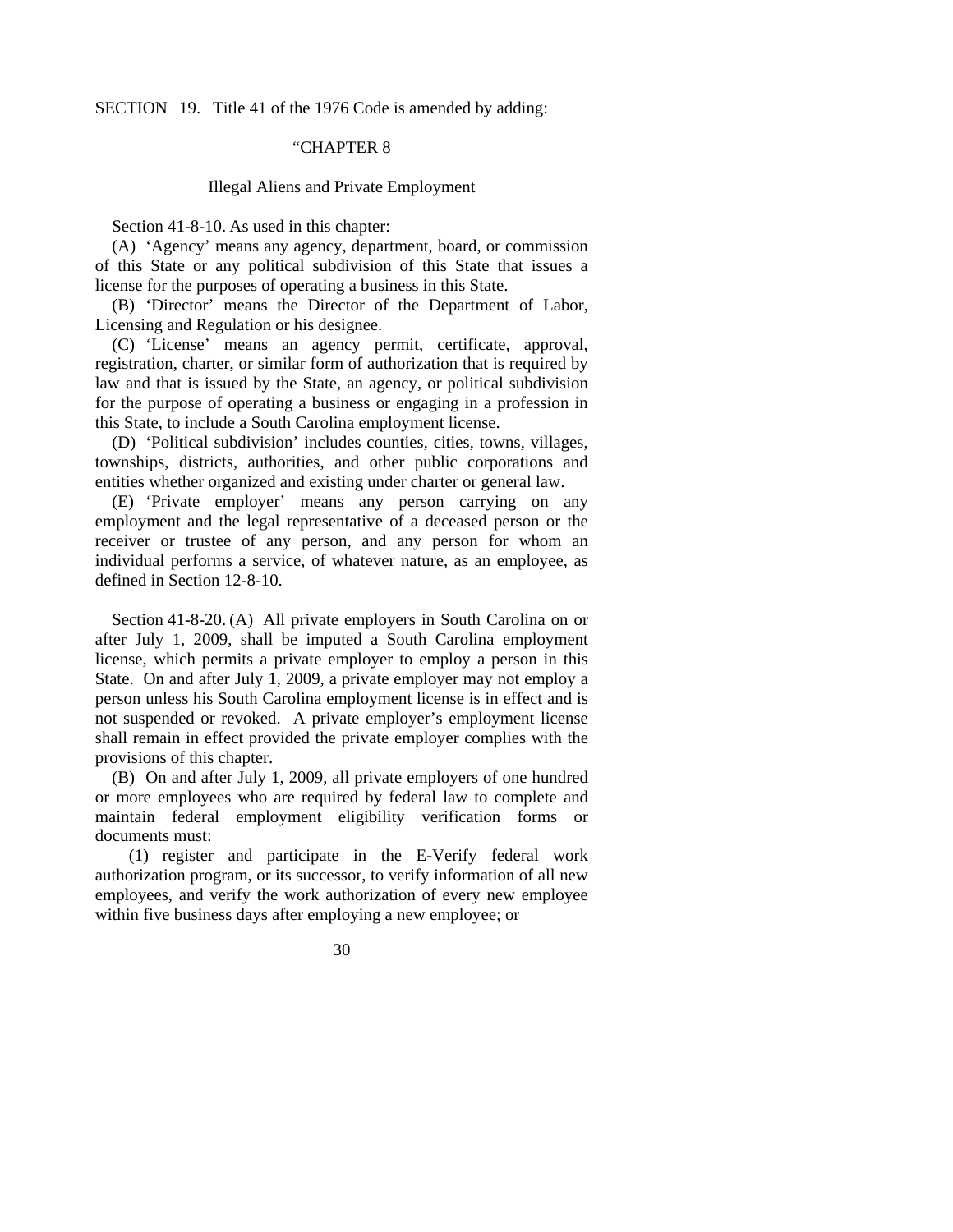(2) employ only workers who, at the time of employment:

 (a) possess a valid South Carolina driver's license or identification card issued by the South Carolina Department of Motor Vehicles;

 (b) are eligible to obtain a South Carolina driver's license or identification card in that they meet the requirements set forth in Sections 56-1-40 through 56-1-90; or

 (c) possess a valid driver's license or identification card from another state where the license requirements are at least as strict as those in South Carolina, as determined by the director. The Executive Director of the Department of Motor Vehicles, or his designee, shall determine which states have drivers license requirements that are at least as strict as those in South Carolina, and shall develop and periodically update a list of the states. The Department of Motor Vehicles shall provide the director with a copy of the list and all updates to the list. The director shall publish the list on the Department of Labor, Licensing and Regulation's website.

 (C) The provisions of subsection (B) apply to all private employers who employ less than one hundred employees and who are required by federal law to complete and maintain federal employment eligibility verification forms or documents on and after July 1, 2010.

 (D) The Employment Security Commission must provide private employers with technical advice and electronic access to the E-Verify federal work authorization program's website for the sole purpose of registering and participating in the program.

 (E) Private employers who elect to verify a new employee's work authorization in accordance with Section 41-8-20(B)(1) shall provisionally employ a new employee until his work authorization has been verified. A private employer who elects to verify a new employee's work authorization in accordance with Section 41-8-20(B)(1) must submit a new employee's name and information for verification even if the new employee's employment is terminated less than five days after becoming employed. If a new employee's work authorization is not verified by the federal work authorization program, a private employer must not employ, continue to employ, or re-employ the employee.

 (F) To assist private employers in understanding the requirements of this chapter, the director shall send written notice of the requirements of this section, to include a list of states with driver's license requirements at least as strict as those in South Carolina, to all South Carolina employers no later than January 1, 2009, and shall publish the information contained in the notice on its website. Nothing in this section shall create a legal requirement that any private employer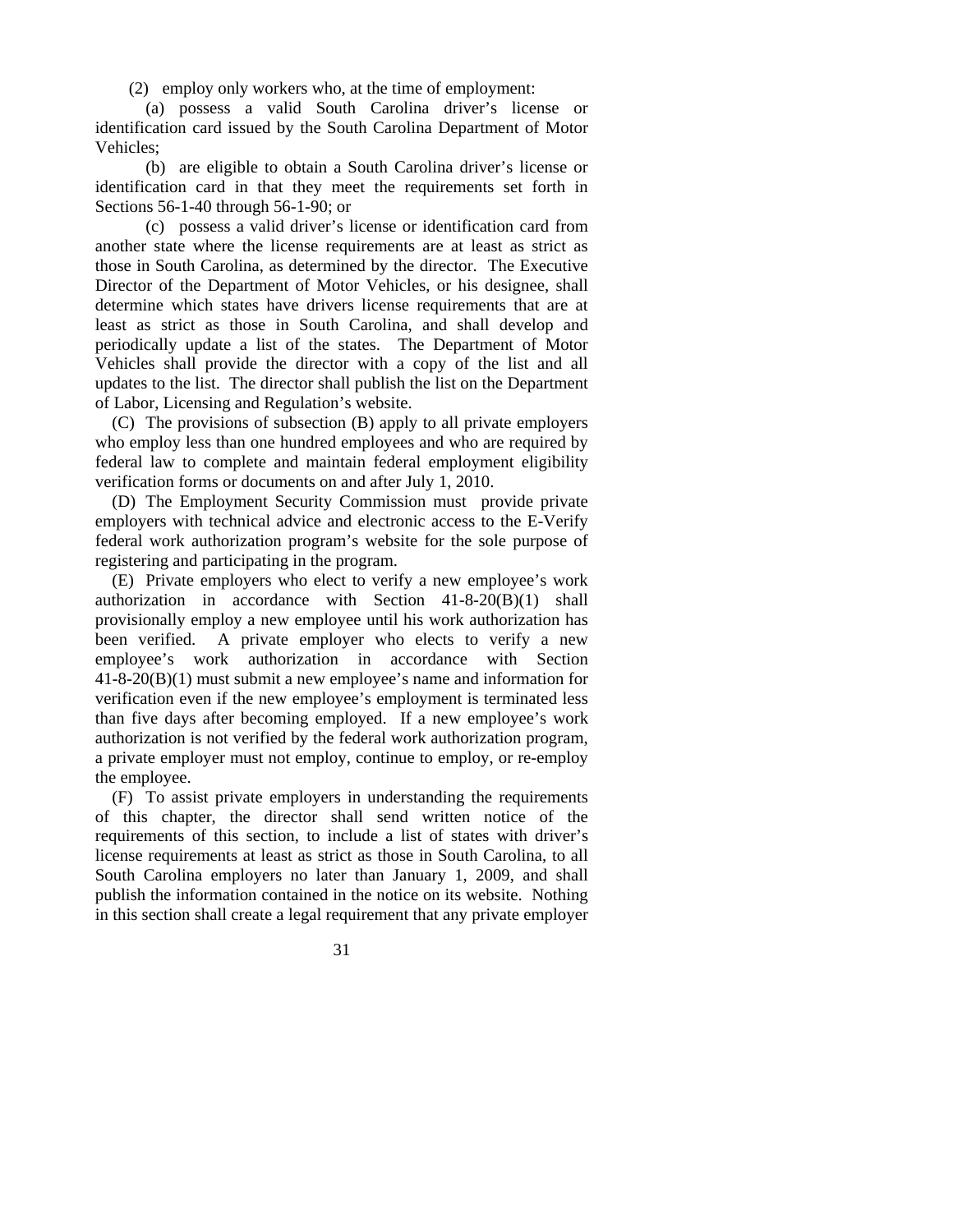receive actual notice of the requirements of this chapter through written notice from the director, nor create any legal defense for failure to receive notice.

 Section 41-8-30. A private employer shall not knowingly or intentionally employ an unauthorized alien.

 Section 41-8-40. For purposes of this chapter, a private employer who in good faith verifies the immigration status of a new employee pursuant to subsection (B)(1) of Section 41-8-20 shall be presumed to have complied with the provisions of Section 41-8-20 and Section 41-8-30.

Section 41-8-50. (A) Upon receipt of a written and signed complaint against a private employer, or upon an investigation initiated by the director for good cause, if the director finds reasonable grounds exist that a private employer allegedly violated the provisions of Section 41-8-20 or Section 41-8-30, the director must institute an investigation of the alleged violation. The director shall verify the work authorization status of the alleged unauthorized alien with the federal government pursuant to 8 U.S.C. Section 1373(c). A state, county, or local official must not attempt to independently determine if an alien is authorized to work in the United States.

 (B) If, after completing the investigation, and after reviewing any information or evidence submitted by the private employer demonstrating compliance with the provisions of this chapter, the director determines that substantial evidence exists to support a finding that the private employer has committed a violation of Section 41-8-20 or Section 41-8-30, the director shall:

 (1) notify the United States Immigration and Customs Enforcement of suspected unauthorized aliens employed by the private employer;

 (2) notify state and local law enforcement agencies responsible for enforcing state immigration laws of the employment of suspected unauthorized aliens by the employer; and

 (3) assess a penalty in accordance with subsection (D) of this section.

 (C) The director must not bring an action for an occurrence involving a violation of Section 41-8-20 or Section 41-8-30 against a private employer of one hundred or more employees prior to July 1, 2009, or against a private employer of less than one hundred employees prior to July 1, 2010. The director must not bring an action against a private employer for any employee who has been employed for five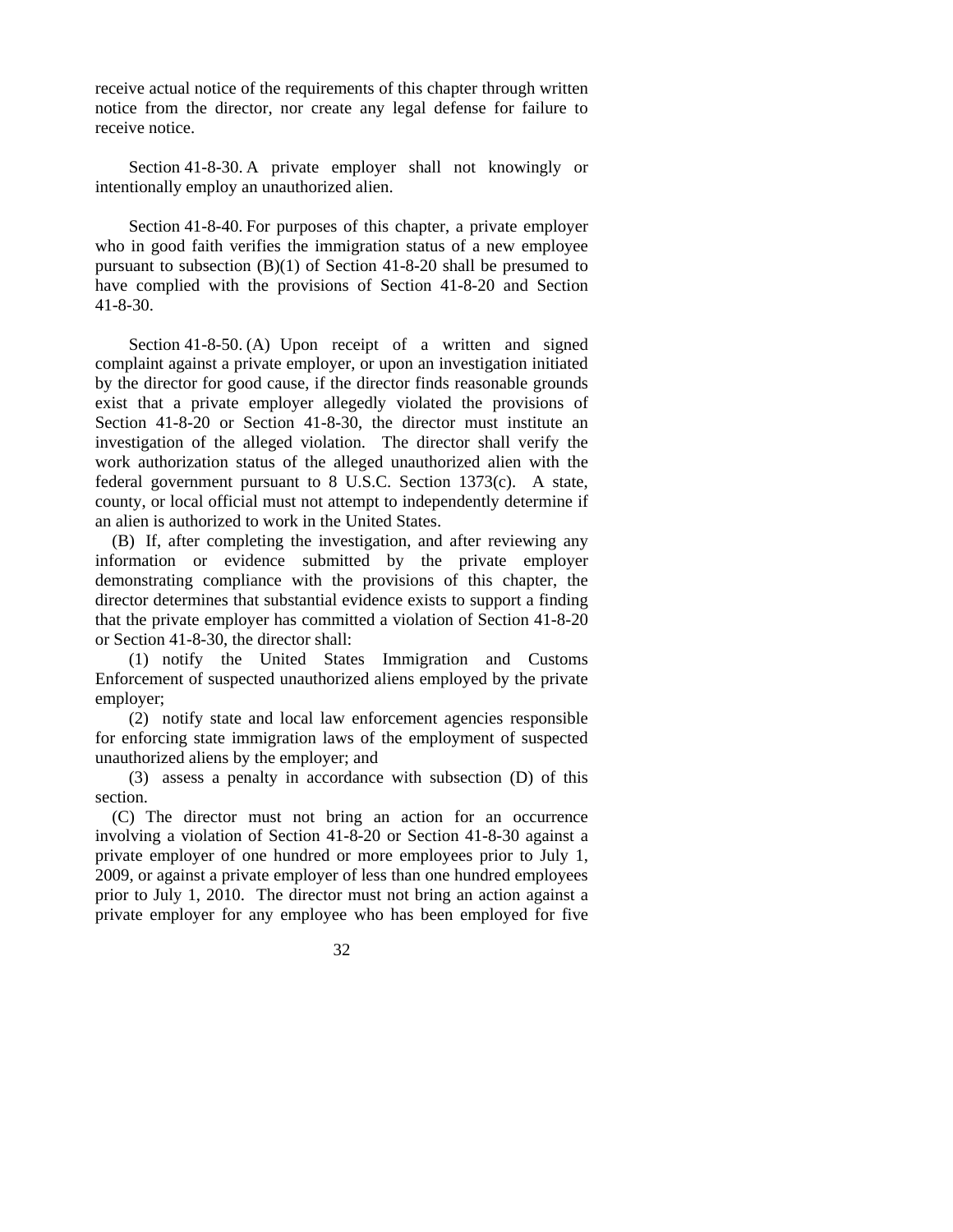days or less at the time of the director's inspection or random audit. A second occurrence involving a violation of this section must be based only on an employee who is employed by the private employer after a first action has been brought for a violation of Section 41-8-20 or Section 41-8-30.

 (D) Upon a finding of an occurrence involving a violation after an investigation pursuant to subsection (A), or after a random audit pursuant to Section 41-8-120(B), where the director considered all information or evidence gathered by the director and any information or evidence submitted by the private employer demonstrating compliance with the provisions of this chapter:

 (1) for an occurrence involving a violation of Section 41-8-20, the private employer must be assessed a civil penalty of not less than one hundred dollars and not more than one thousand dollars for each violation. However, for a first occurrence involving a violation of Section 41-8-20, if, upon notification by the director of a violation of Section 41-8-20, the private employer complies with the provisions of Section 41-8-20(B) within seventy-two hours, he must not be assessed a penalty. Any subsequent occurrence involving a violation of Section 41-8-20 by the private employer shall result in the assessment of a civil penalty by the director, except, if a private employer has not committed a violation of Section 41-8-20 within the previous five years, a subsequent occurrence must be treated as a first occurrence. If a private employer has ever committed a violation of Section 41-8-30, he must be assessed a civil penalty for any violation or subsequent occurrence involving a violation of Section 41-8-20. The director must verify the work authorization status of the employees with the federal government pursuant to 8 U.S.C. Section 1373(c) and notify the private employer of the results. The private employer must immediately terminate an employee whose work authorization was not verified upon being notified by the director. The director shall notify federal, state, and local law enforcement officials of any suspected unlawful aliens employed by the private employer, pursuant to subsections (A) and (B) of this section.

 (2) for a first occurrence involving a violation of Section 41-8-30, a private employer's license is suspended, and must remain suspended for at least ten days but not more than thirty days. During the period of suspension, a private employer may not employ an employee. After the period of suspension, a private employer's license must be reinstated, permitting the private employer to engage in business and to employ an employee, if the private employer:

 (i) demonstrates that he has terminated the unauthorized alien; and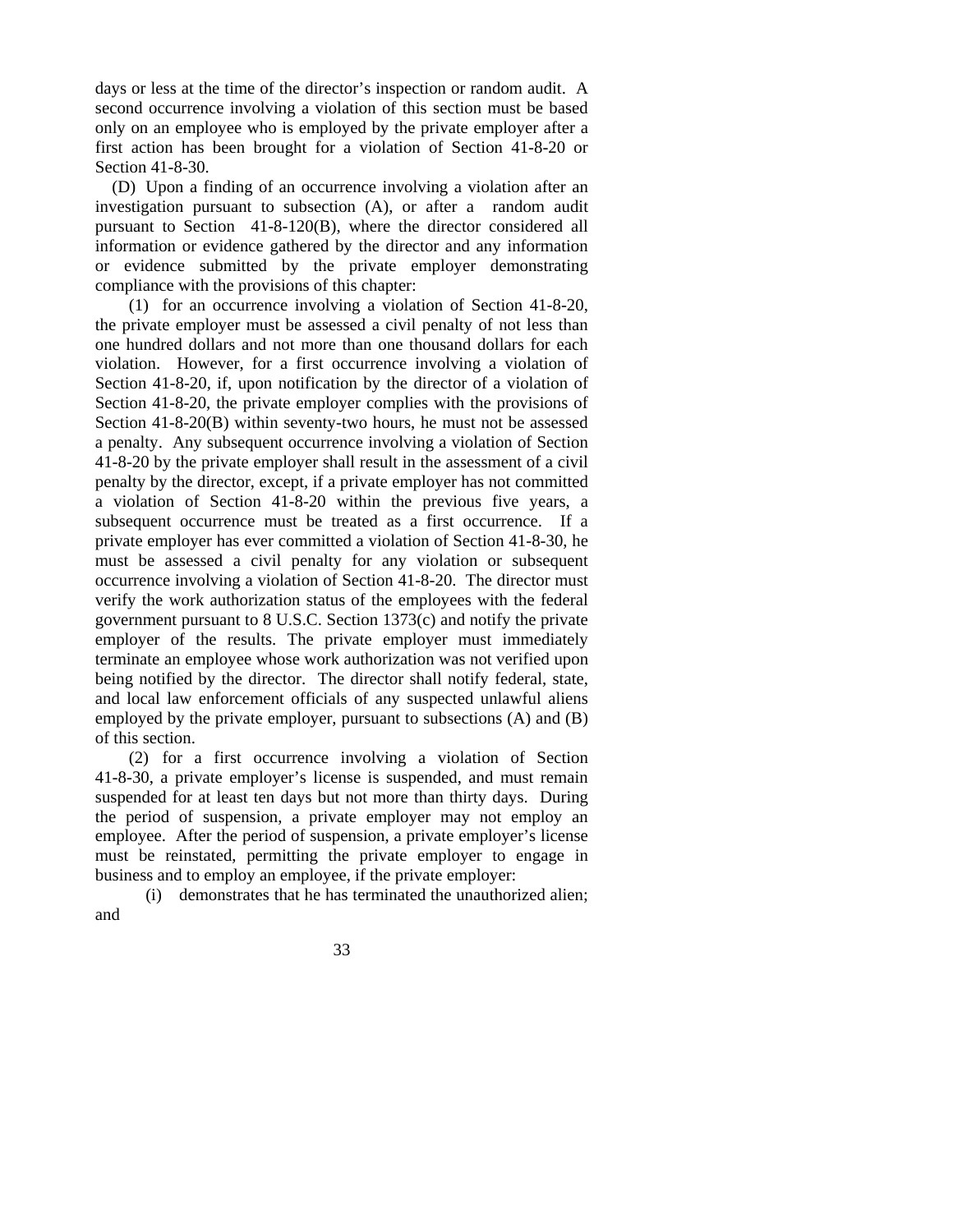(ii) pays a reinstatement fee equal to the cost of investigating and enforcing the matter, provided that the reinstatement fee must not exceed one thousand dollars.

 (3) for a second occurrence involving a violation of Section 41-8-30, a private employer's license is suspended, and must remain suspended for at least thirty days but not more than sixty days. During the period of suspension, a private employer may not employ an employee. After the period of suspension, a private employer's license must be reinstated, permitting the private employer to engage in business and to employ an employee, if the private employer:

 (i) demonstrates that he has terminated the unauthorized alien; and

 (ii) pays a reinstatement fee equal to the cost of investigating and enforcing the matter, provided that the reinstatement fee must not exceed one thousand dollars.

 (4) for a third and subsequent occurrences involving a violation of Section 41-8-30, a private employer's license is revoked, and the private employer may not employ an employee. For a third occurrence only, after ninety days, a private employer may petition the director for a provisional license. The director may grant the private employer a provisional license if the private employer:

 (i) agrees to be on probation for a period of three years, during which time the private employer must submit quarterly reports to the director demonstrating compliance with the provisions of Sections 41-8-20 and 41-8-30;

 (ii) demonstrates that he has terminated the unauthorized alien; and

 (iii) pays a reinstatement fee equal to the cost of investigating and enforcing the matter, provided that the reinstatement fee must not exceed one thousand dollars.

For all other occurrences where a private employer's license is revoked, the private employer may not seek reinstatement of his license for a period of five years. After five years, the director may grant reinstatement of a private employer's license if the private employer:

 (i) agrees to be on probation for a period of three years, during which time the private employer must submit quarterly reports to the director demonstrating compliance with the provisions of Sections 41-8-20 and 41-8-30;

 (ii) demonstrates that he has terminated the unauthorized alien; and

 (iii) pays a reinstatement fee equal to the cost of investigating and adjudicating the matter, provided that the reinstatement fee must not exceed one thousand dollars.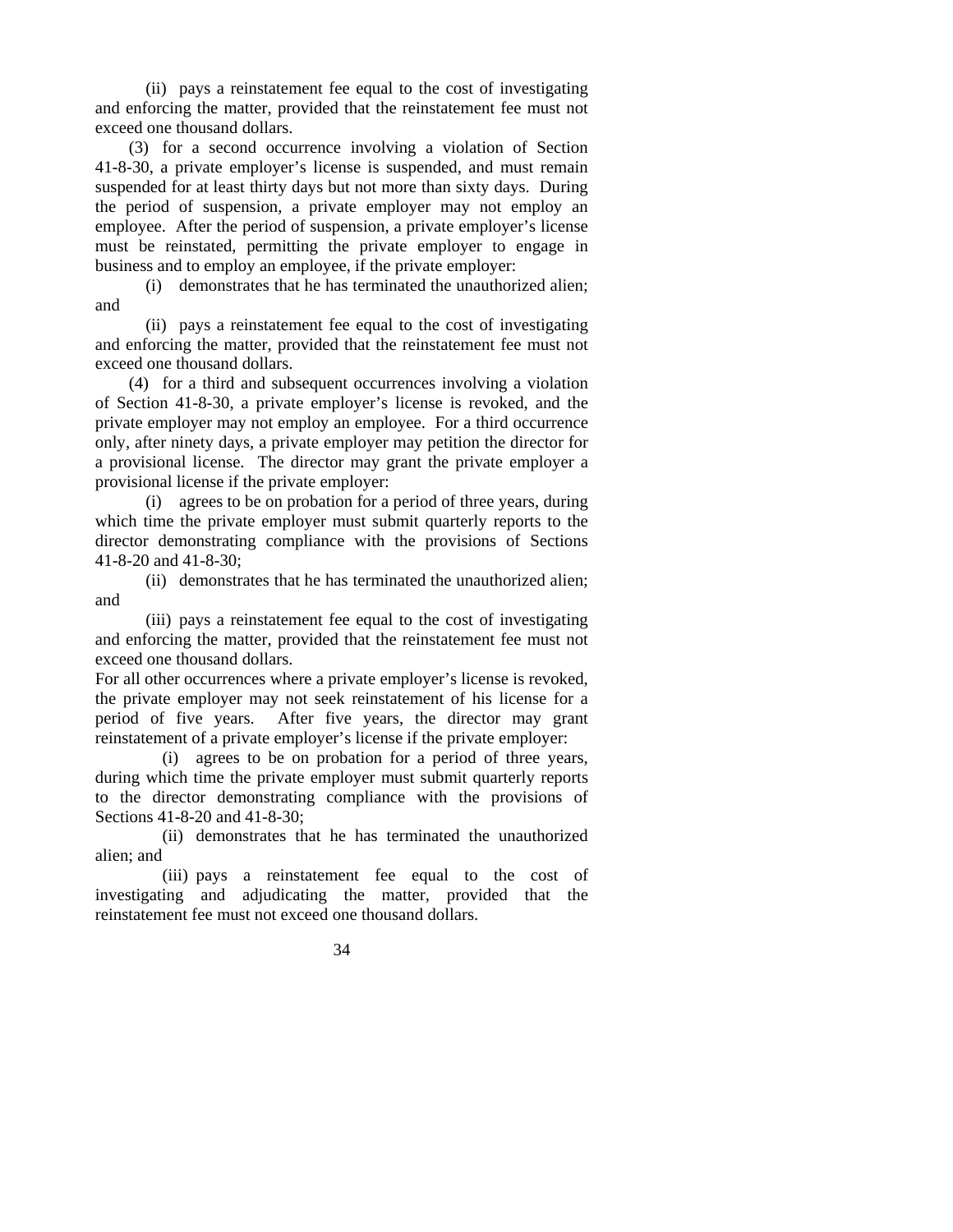(5) If a private employer engages in business or employs a new employee during the period that his license is suspended, the private employer's license shall be revoked, and shall not be reinstated for a period of five years, and only upon a determination by the director that the private employer has complied with the provisions of item (4) of this section.

 (E) For purposes of this chapter, it shall be a separate violation each time the private employer fails to verify the immigration status of a new employee as required by Section 41-8-20.

 (F) In assessing a civil penalty or taking any other disciplinary action for a violation of Section 41-8-20 or Section 41-8-30, the director shall base his determination on any evidence or information collected during the investigation or submitted for consideration by the employer, and shall consider the following factors, if relevant:

 (1) the number of employees for whom the private employer has failed to verify their immigration status;

(2) the prior violations of this chapter by the private employer;

(3) the size of the private employer's workforce;

 (4) any actions taken by the private employer to comply with federal immigration laws or with the provisions of this chapter;

 (5) any actions taken by the private employer subsequent to the inspection or random audit to comply with the provisions of this chapter; and

(6) the duration of the violation.

 (G) Reinstatement fees assessed in accordance with this section shall be used to cover the administrative costs of implementing, investigating, and enforcing the provisions of this chapter.

 (H) The director shall maintain a list of all private employers who have been assessed a civil penalty pursuant to this chapter, or who had their license disciplined, or revoked, and shall publish the list on the agency's website.

 (I) If a private employer continues to engage in business after his license has been revoked pursuant to this chapter, the director must seek an injunction from the court to enjoin the private employer from continuing to operate his business for which his license was revoked or from employing new employees.

 Section 41-8-60. (A) In each case where a civil penalty assessed by the director pursuant to Section  $41-8-50(D)(1)$  is not paid within sixty days, the director shall bring an action against the assessed employer for collection of the penalty. An action commenced by the director shall be brought in accordance with the provisions of Chapter 23 of Title 1 of the South Carolina Code of Laws.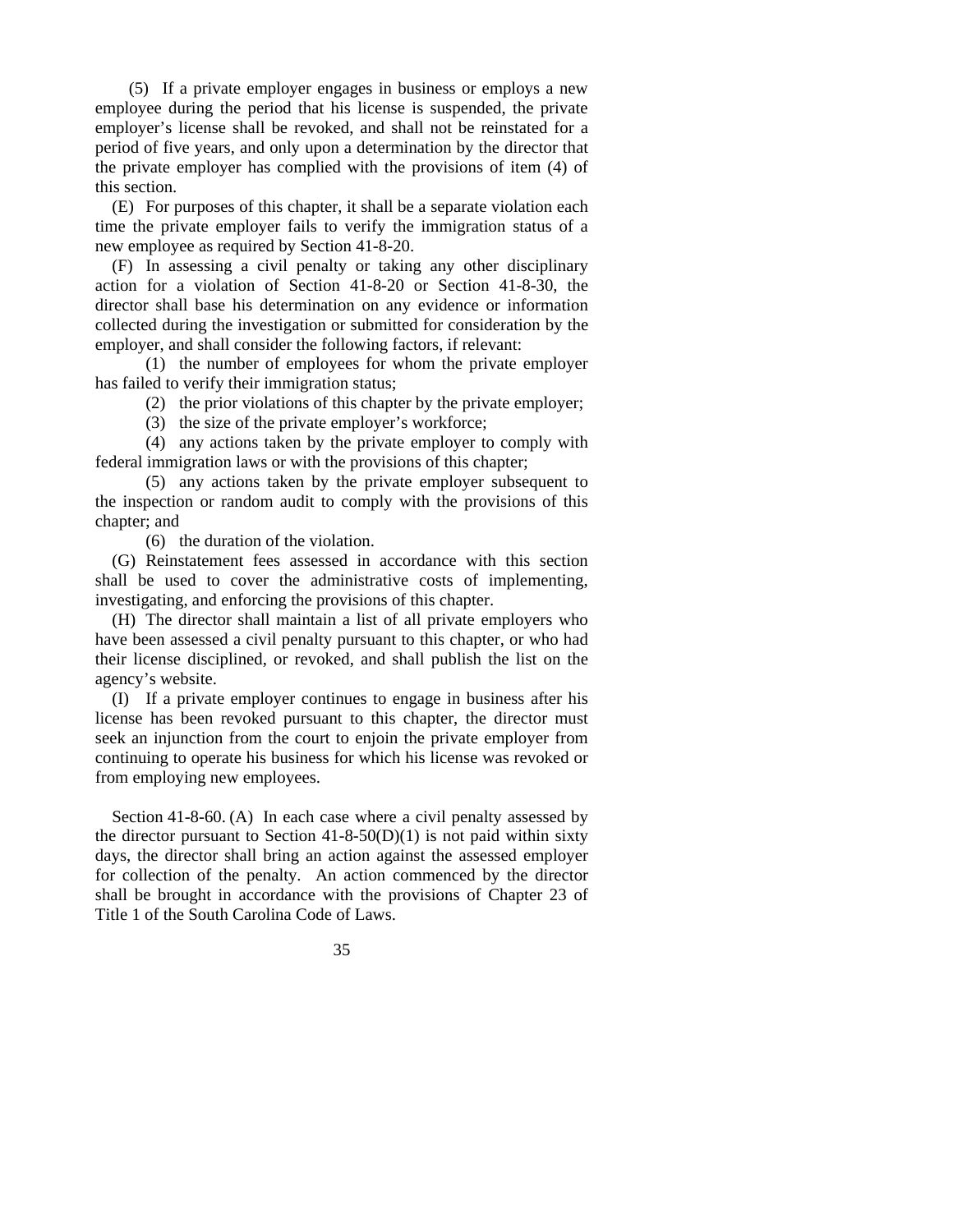(B) A private employer may seek review of the director's assessment of a civil penalty or disciplinary action pursuant to Section 41-8-50 with the Administrative Law Court, and the action shall be brought in accordance with the provisions of Chapter 23 of Title 1 of the South Carolina Code of Laws.

 Section 41-8-70. In addition to other penalties provided for by law, a person who knowingly makes or files any false, fictitious, or fraudulent document, statement, or report pursuant to this chapter is guilty of a felony and, upon conviction, must be fined within the discretion of the court or imprisoned for not more than five years, or both.

 Section 41-8-80. A local government must not enact an ordinance or policy that limits or prohibits a law enforcement officer, local official, or local government employee from seeking to enforce the provisions of this chapter.

 Section 41-8-90. The provisions of this chapter are enforceable without regard to race, religion, gender, ethnicity, or national origin.

 Section 41-8-100. Nothing in this chapter shall be construed to abrogate a private employer's obligation to comply with federal immigration law, including the proper completing and maintaining of federal employment eligibility verification forms or documents.

Section 41-8-110. A private employer who terminates an employee to comply with the provisions of this chapter shall not be subject to a civil action for wrongful termination of the employee under Section 41-1-30 or as otherwise provided for by law.

 Section 41-8-120. (A) The director shall promulgate regulations in accordance with the provisions of Chapter 23 of Title 1 of the South Carolina Code of Laws to establish a procedure for administrative review of any revocation, civil penalty, or other disciplinary action assessed against a private employer or his South Carolina employment license pursuant to this chapter.

 (B) The director shall develop a statewide random auditing program to inspect private employers for compliance with the provisions of this chapter, and shall promulgate regulations in accordance with the provisions of Chapter 23 of Title 1 of the South Carolina Code of Laws governing the implementation of the audit program.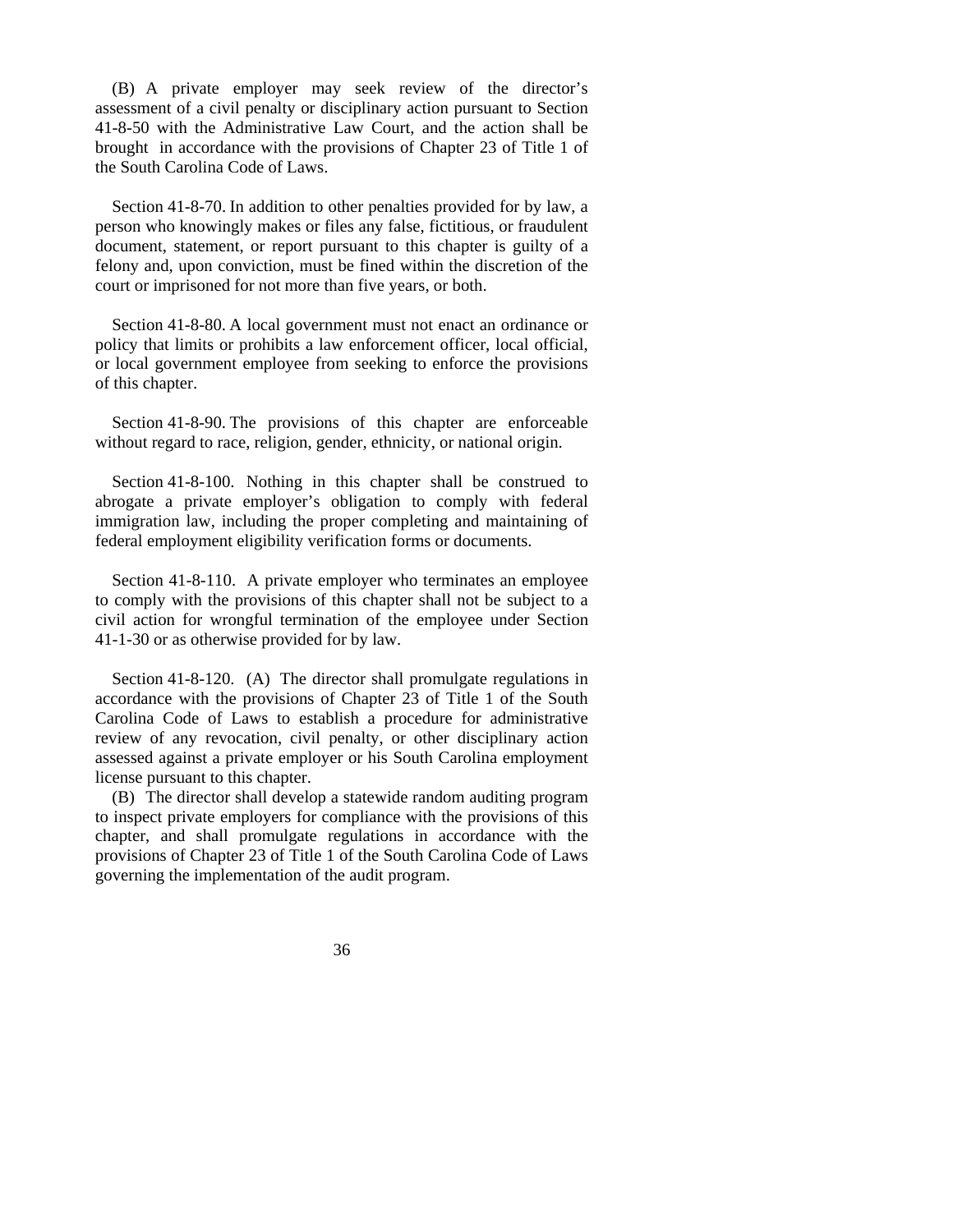Section 41-8-130. The director, his inspectors, agents, or designees, upon proper presentation of credentials to the owner, manager, or agent of the employer, may enter at reasonable times and have the right to question either publicly or privately any employer, owner, manager, or agent and the employees of the private employer and inspect, investigate, reproduce, or photograph original business records relevant to determining compliance with the provisions of this chapter.

 Section 41-8-140. All amounts collected pursuant to this chapter shall be retained by the director and must be used to fund the costs of implementing and enforcing the provisions of this chapter."

### **Conformity with federal law**

SECTION 20. If any subsection, item, subitem, paragraph, subparagraph, sentence, clause, phrase, or word of Section 19 is for any reason held to be unconstitutional or invalid, such holding shall not affect the constitutionality or validity of the remaining portions of the section, the General Assembly hereby declaring that it would have passed this act, and each and every subsection, item, subitem, paragraph, subparagraph, sentence, clause, phrase, and word thereof, irrespective of the fact that any one or more other subsections, items, subitems, paragraphs, subparagraphs, sentences, clauses, phrases, or words hereof may be declared to be unconstitutional, invalid, or otherwise ineffective.

#### **Severability clause**

SECTION 21. If any section, subsection, item, subitem, paragraph, subparagraph, sentence, clause, phrase, or word of this act is for any reason held to be unconstitutional or invalid, such holding shall not affect the constitutionality or validity of the remaining portions of this act, the General Assembly hereby declaring that it would have passed this act, and each and every section, subsection, item, subitem, paragraph, subparagraph, sentence, clause, phrase, and word thereof, irrespective of the fact that any one or more other sections, subsections, items, subitems, paragraphs, subparagraphs, sentences, clauses, phrases, or words hereof may be declared to be unconstitutional, invalid, or otherwise ineffective.